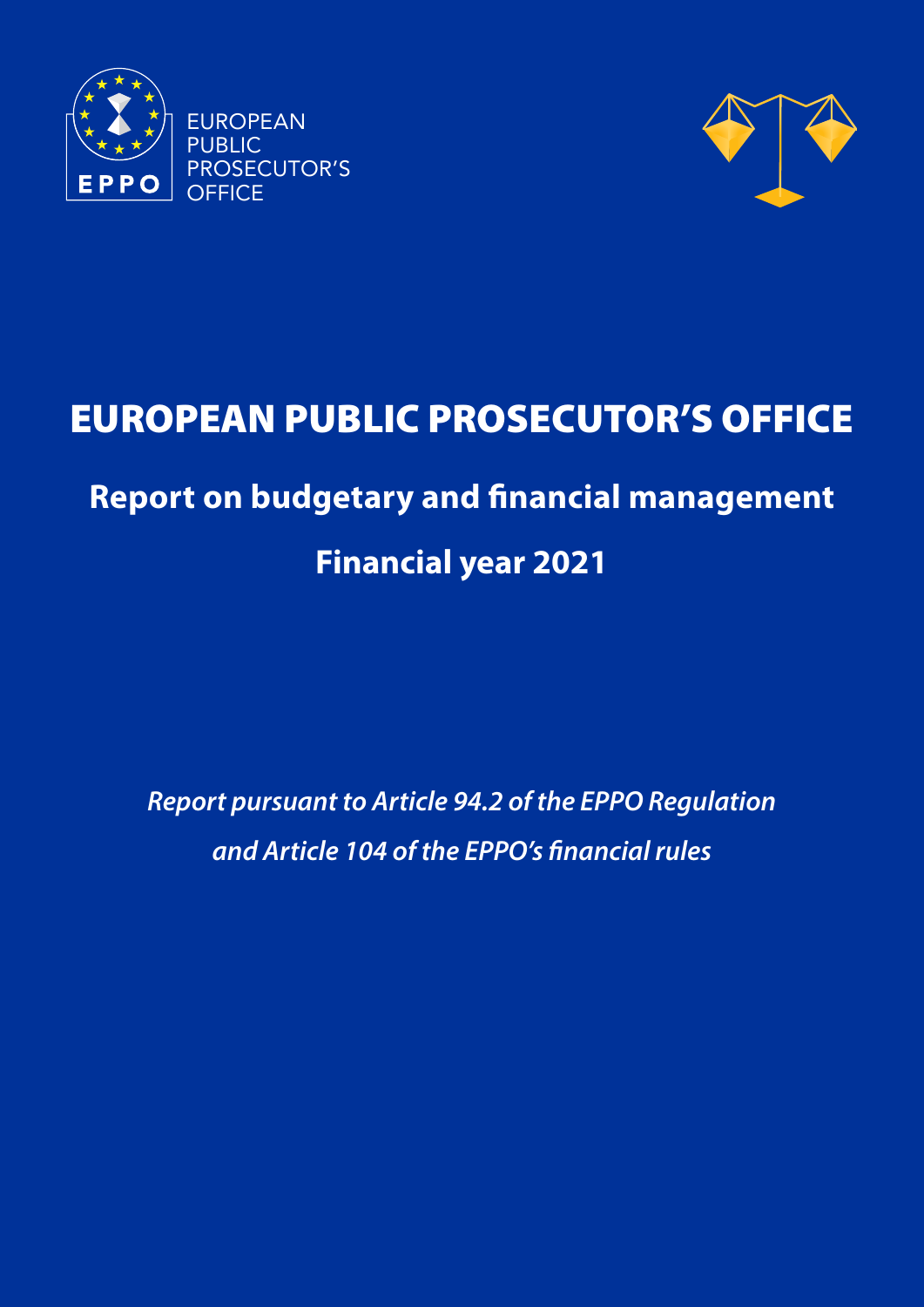

## **Report on budgetary and financial management**

**Financial year 2021**

*Report pursuant to Article 94.2 of the EPPO Regulation and Article 104 of the EPPO's financial rules*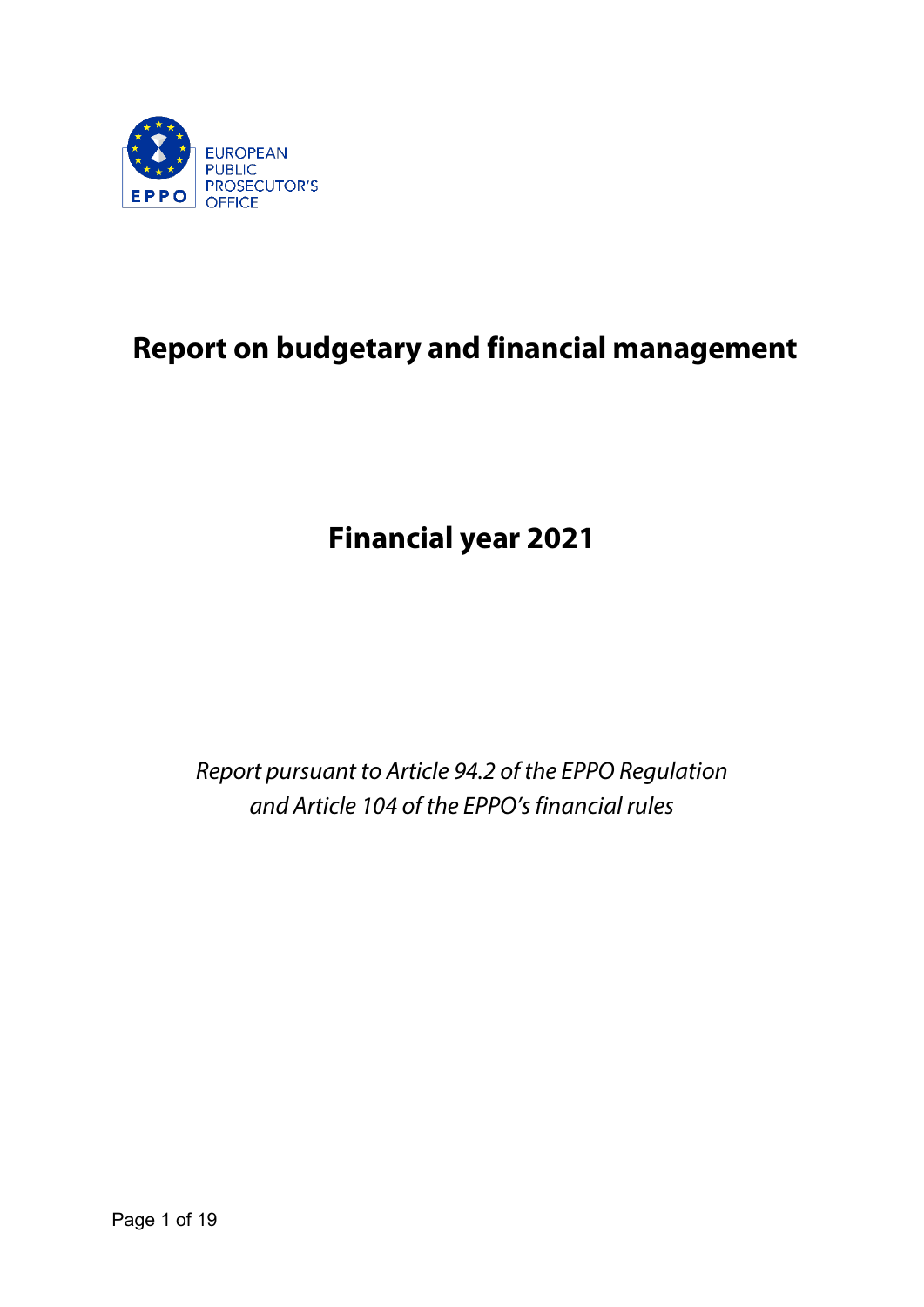## **Table of Contents**

| 3. |  |
|----|--|
|    |  |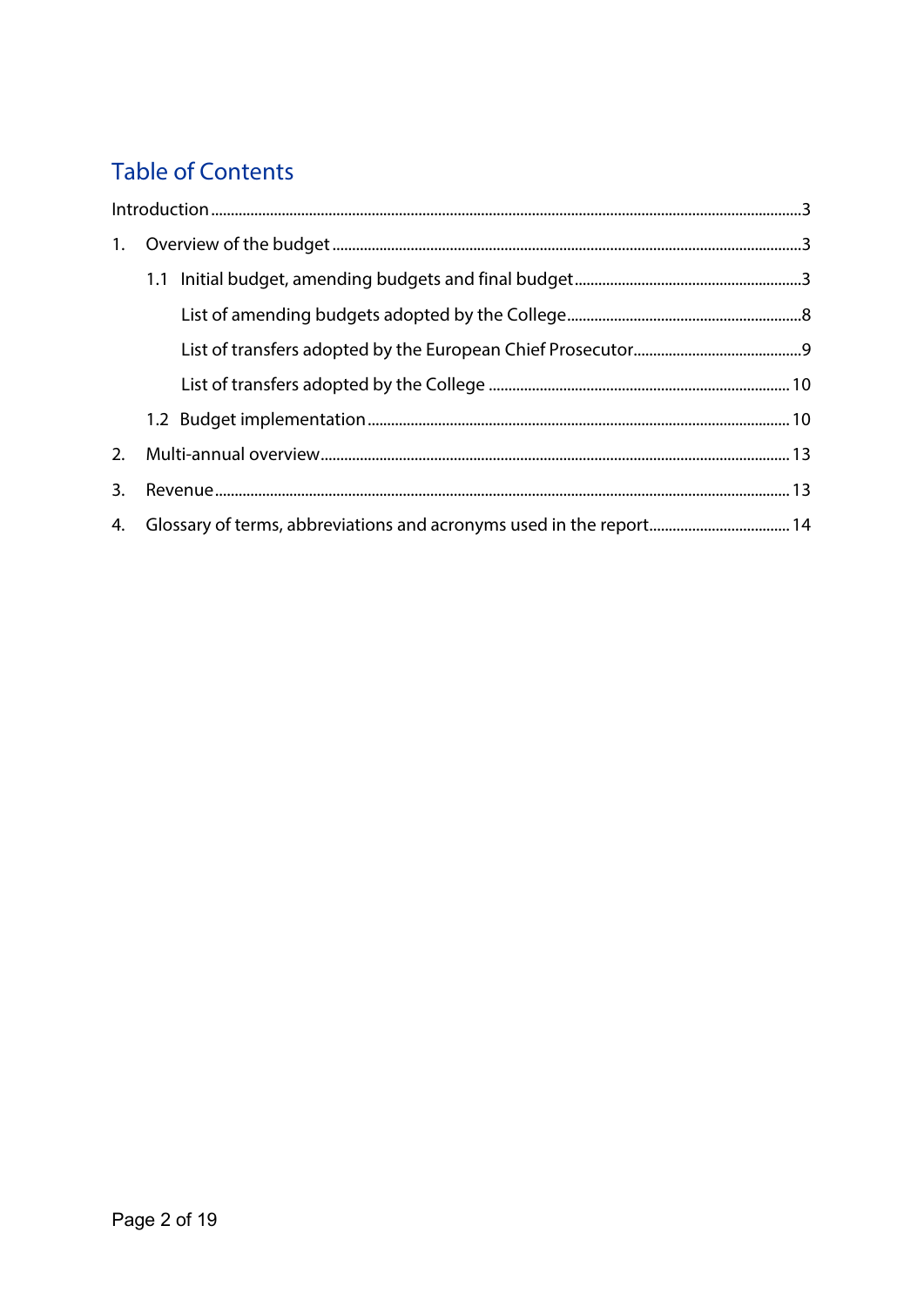### <span id="page-3-0"></span>**Introduction**

In accordance with Article 94.2 of the Council Regulation (EU) No 2017/1939 of 12 October 2017 implementing enhanced cooperation on the establishment of the European Public Prosecutor's Office (EPPO) and with Article 104 of the financial rules applicable to the EPPO, *'*[…] EPPO shall prepare a report on budgetary and financial management for the financial year.'

Based on the same article, the report '[…] shall give an account, both in absolute terms and expressed as a percentage, at least, of the rate of implementation of appropriations together with summary information on the transfers of appropriations among the various budget items.'

## <span id="page-3-1"></span>**1. Overview of the budget**

### <span id="page-3-2"></span>**1.1 Initial budget, amending budgets and final budget**

On 18 December 2020, the EPPO College adopted the EPPO's 2021 initial budget with College Decision 025/2020 for an amount of €44 952 790.

Composition by Title is the following:

- Title I was  $\epsilon$ 19 670 500
- Title II was  $63,400,000$
- Title III was  $\epsilon$ 21 882 290

Three amending budgets (and one budgetary transfer) took place in 2021 (in June, September, November) with EPPO's budget gradually returning an amount of €9,500,000 back to the EU budget resulting in a final 2021 budget of €35,452,790. This decrease was due to the fact that EPPO was not allowed to increase its central office staff under the 2021 establishment plan, the delayed nomination of European Delegated Prosecutors (EDPs) by some participating Member States, and the resulting later-than-expected start of EPPO operations.

Since 2021 was the year of EPPO's financial autonomy,  $\epsilon$ 9.2 million was consumed while EPPO was under the European Commission (until 24/06/21). Thus EPPO's budget for annual accounts purposes for 2021 was €26.3 million.

Details on amendments and transfers are provided in the table overleaf.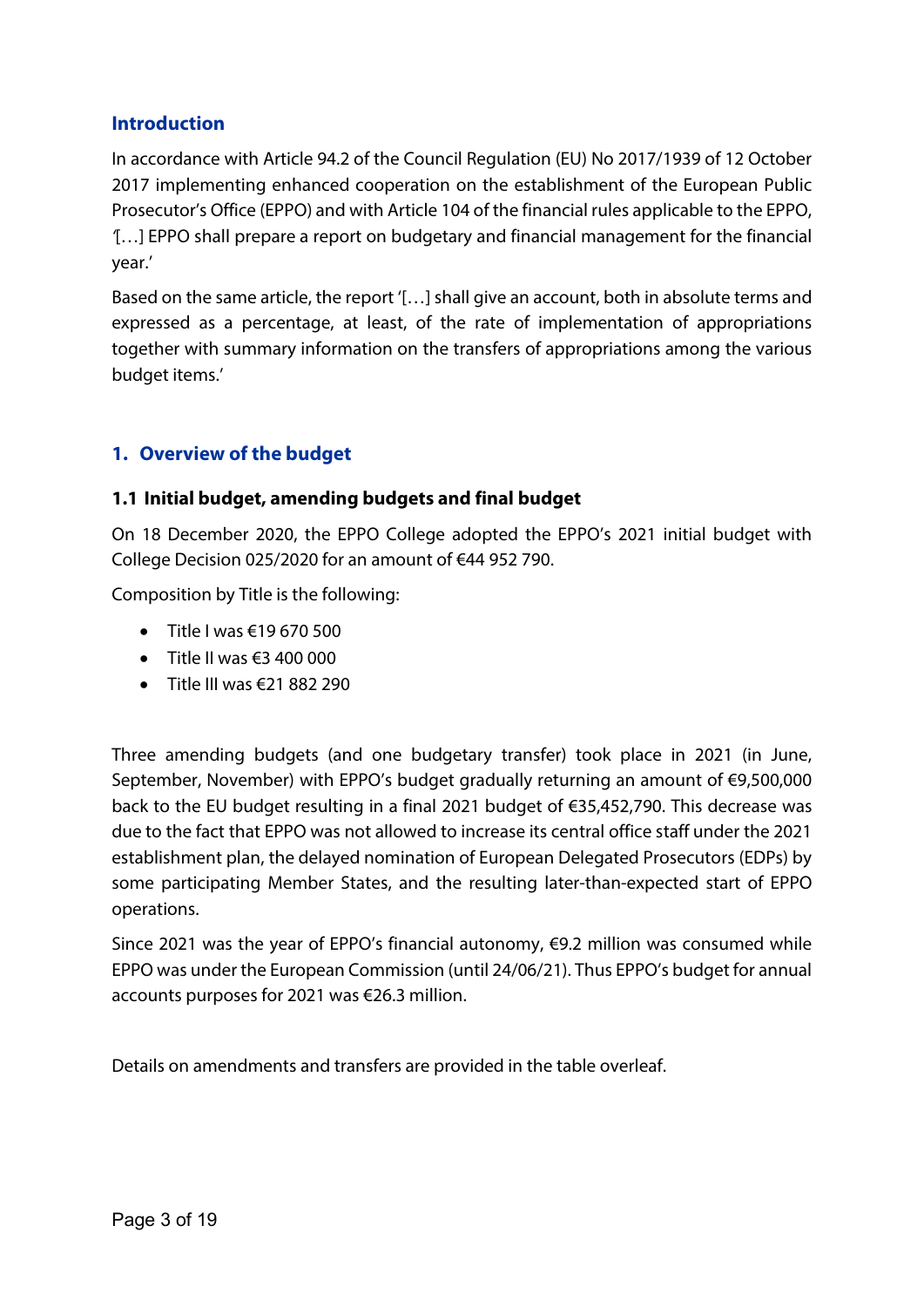| <b>Title</b><br><b>Chapter</b> | <b>Heading</b>                                                | <b>Voted budget</b><br>(Dec. N-1) | Amendments/<br><b>Transfers</b> | <b>Final budget</b> |
|--------------------------------|---------------------------------------------------------------|-----------------------------------|---------------------------------|---------------------|
| $\mathbf{1}$                   | Staff expenditure                                             | 19670500                          | $-4668029$                      | 15 002 471          |
| 11                             | Staff in active employment                                    | 17 050 000                        | $-4600000$                      | 12 450 000          |
| 110                            | Temporary agents                                              | 14 250 000                        | -3 740 000                      | 10 510 000          |
| 111                            | Contract agents                                               | 2800000                           | $-860000$                       | 1 940 000           |
| 112                            | <b>Seconded National Experts</b>                              | $\overline{0}$                    | $\overline{0}$                  | $\mathbf{0}$        |
| 12                             | Miscellaneous Expenditure on Staff Recruitment and Transfer   | 852 500                           | $-60000$                        | 792 500             |
| 120                            | Recruitment, Entering and Leaving the Service, Transfer Costs | 852 500                           | $-60000$                        | 792 500             |
| 13                             | <b>Mission expenses</b>                                       | 30 000                            | $-11000$                        | 19 000              |
| 130                            | Mission costs, duty travel, ancillary expenditure             | 30 000                            | $-11000$                        | 19 000              |
| 14                             | Socio-medical infrastructure and social welfare               | 580 000                           | $-190702$                       | 389 298             |
| 140                            | Social, medical and other services                            | 520 000                           | $-139702$                       | 380 298             |
| 141                            | Canteens, internal meetings, events and receptions            | 60 000                            | $-51000$                        | 9000                |
| 15                             | Training                                                      | 150 000                           | $-51300$                        | 98 700              |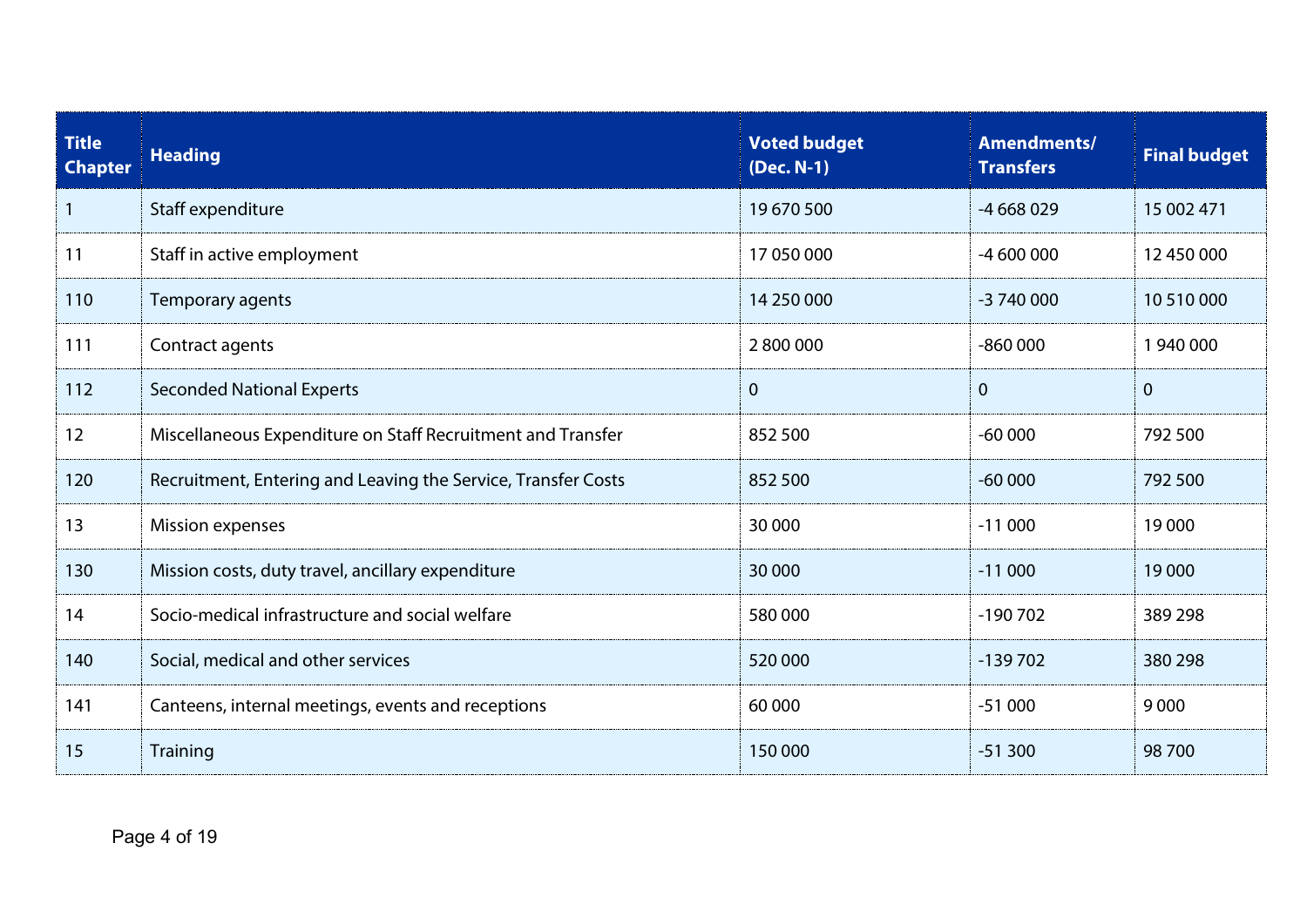| 150            | Training and training-related expenses                    | 150 000   | $-51300$     | 98700     |
|----------------|-----------------------------------------------------------|-----------|--------------|-----------|
| 16             | <b>External Services</b>                                  | 698 000   | 334 973      | 1032973   |
| 160            | <b>External Services</b>                                  | 150 000   | 112 973      | 262 973   |
| 161            | Interim staff and trainees                                | 548 000   | 232 000      | 780 000   |
| 17             | Receptions, events and representation expenses            | 10 000    | $-7000$      | 3 0 0 0   |
| 170            | Receptions, events and representation expenses            | 10 000    | $-7000$      | 3 0 0 0   |
| 18             | Other staff-related expenditure                           | 300 000   | $-83000$     | 217 000   |
| 180            | Other staff-related expenditure                           | 300 000   | $-83000$     | 217 000   |
| $\overline{2}$ | Infrastructure and Operating Expenditure                  | 3 400 000 | 1966869      | 5 366 869 |
| 21             | Rental of buildings and associated costs                  | 1 350 000 | 1 150 000    | 2 500 000 |
| 210            | Rental of buildings and associated costs                  | 1 150 000 | 1 150 000    | 2 300 000 |
| 211            | Insurance, Maintenance and Cleaning                       | 200 000   | $\mathbf{0}$ | 200 000   |
| 22             | ICT and data processing                                   | 1050000   | 429 222      | 1 479 222 |
| 220            | Hardware, software and linked expenses                    | 850000    | 106 925      | 956 925   |
| 221            | ICT services, analysis, programming, technical assistance | 200 000   | 322 298      | 522 298   |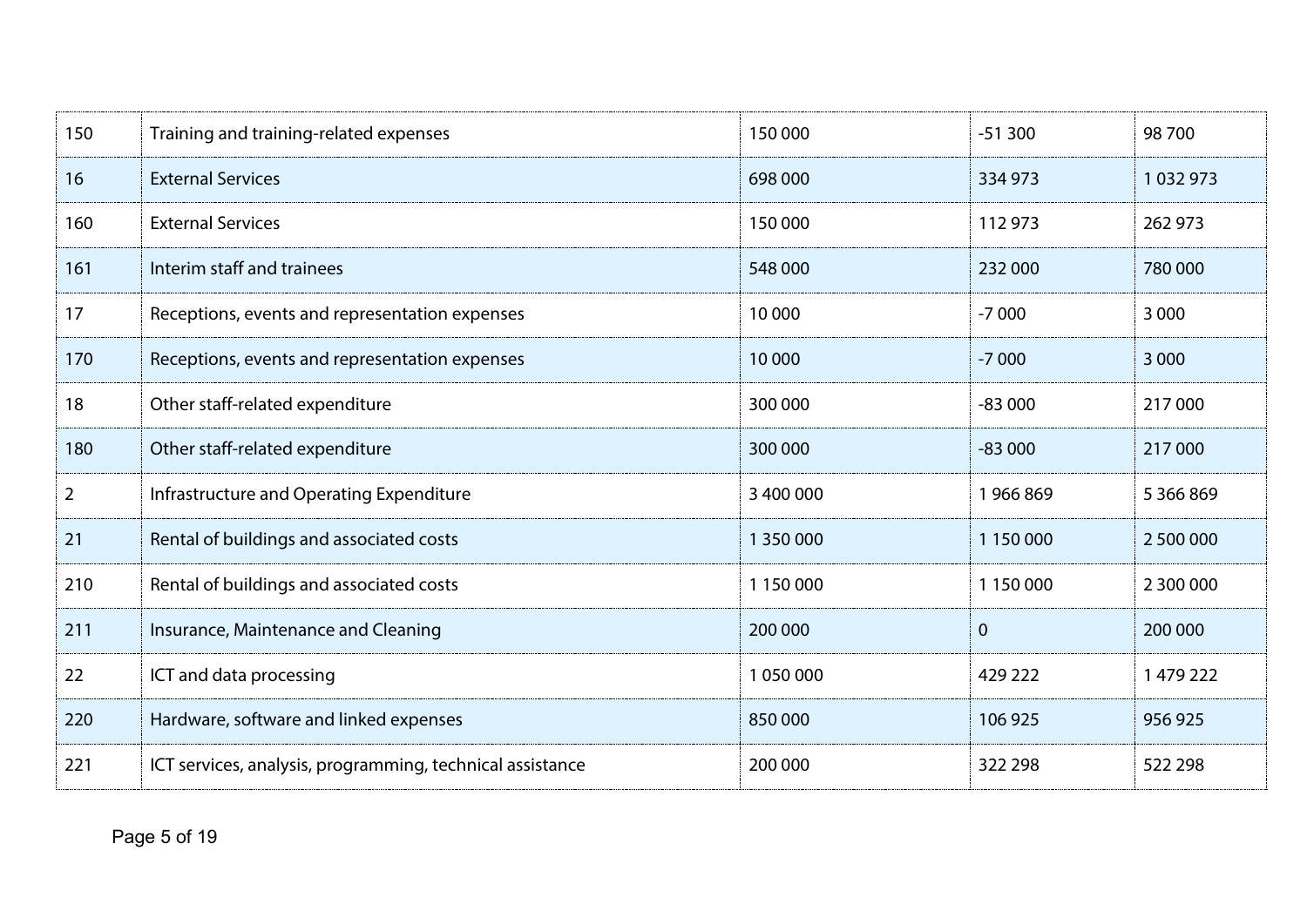| 23  | Movable property and associated costs               | 880 000     | 421 410        | 1 301 410     |
|-----|-----------------------------------------------------|-------------|----------------|---------------|
| 230 | Audio-visual, technical equipment and installations | 380 000     | 320 000        | 700 000       |
| 231 | Furniture                                           | 300 000     | 250 000        | 550 000       |
| 232 | Transportation and removal expenses                 | 200 000     | $-148590$      | 51410         |
| 24  | <b>Current Administrative Expenditure</b>           | 70 000      | $-33763$       | 36 237        |
| 240 | Office supplies, publication and library expenses   | 50 000      | $-40763$       | 9 2 3 7       |
| 241 | Other administrative expenditure                    | 20 000      | 7 0 0 0        | 27 000        |
| 25  | Other infrastructure and operating expenditure      | 50 000      | $\mathbf{0}$   | 50 000        |
| 250 | Other infrastructure and operating expenditure      | 50 000      | $\overline{0}$ | 50 000        |
| 3   | <b>Operational Expenditure</b>                      | 21 882 290  | $-6798840$     | 15 083 450    |
| 31  | <b>Translation and communication</b>                | 6 6 20 0 00 | $-5370000$     | 1 250 000     |
| 310 | <b>Translation and related costs</b>                | 6 570 000   | $-5445000$     | 1 125 000     |
| 311 | Communication and related costs                     | 50 000      | 75 000         | 125 000       |
| 32  | EDPs and Investigation activities                   | 9690000     | -4838000       | 4 8 5 2 0 0 0 |
| 320 | <b>European Delegated Prosecutors remuneration</b>  | 8 840 000   | $-4020000$     | 4 8 20 000    |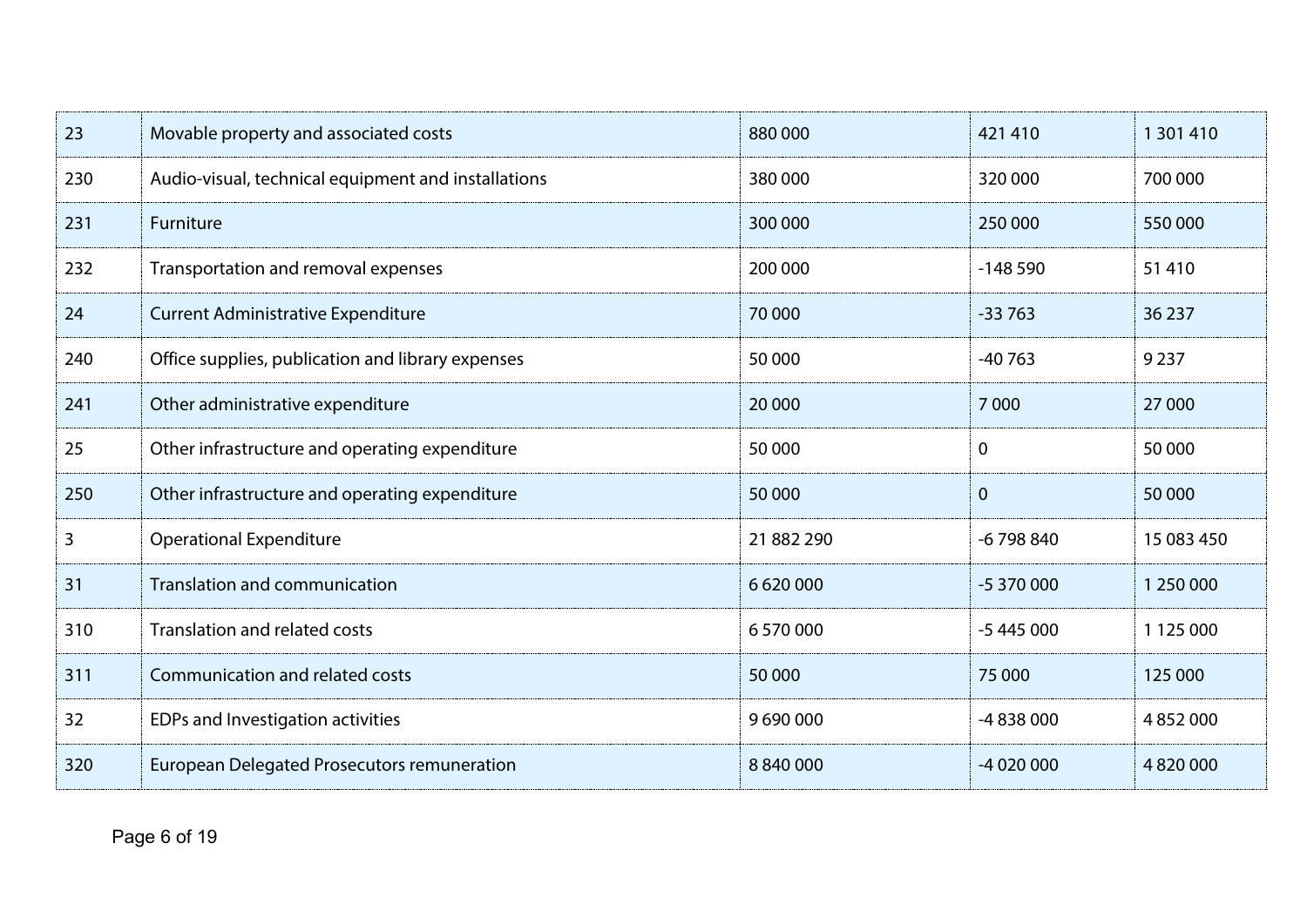| 321          | Costs related to investigation activities     | 200 000    | $-168000$   | 32 000         |
|--------------|-----------------------------------------------|------------|-------------|----------------|
| 322          | Costs related to the provisions of Art. 91.6  | 650 000    | $-650000$   | $\overline{0}$ |
| 33           | <b>Operational ICT tools</b>                  | 3 150 000  | 2 375 000   | 5 5 2 5 0 0 0  |
| 330          | Operational ICT Hardware & Software           | 1050000    | 2 125 000   | 3 175 000      |
| 331          | <b>Operational ICT Services</b>               | 2 100 000  | 250 000     | 2 3 5 0 0 0 0  |
| 34           | Other costs related to operational activities | 2422290    | 1 0 34 1 60 | 3 456 450      |
| 340          | Close protection services and related costs   | 1 300 000  | 200 000     | 1 500 000      |
| 341          | Operational missions expenses                 | 300 000    | 172 393     | 472 393        |
| 342          | Other miscellaneous operational expenses      | 822 290    | 661767      | 1484057        |
| <b>Total</b> |                                               | 44 952 790 | $-9500000$  | 35 452 790     |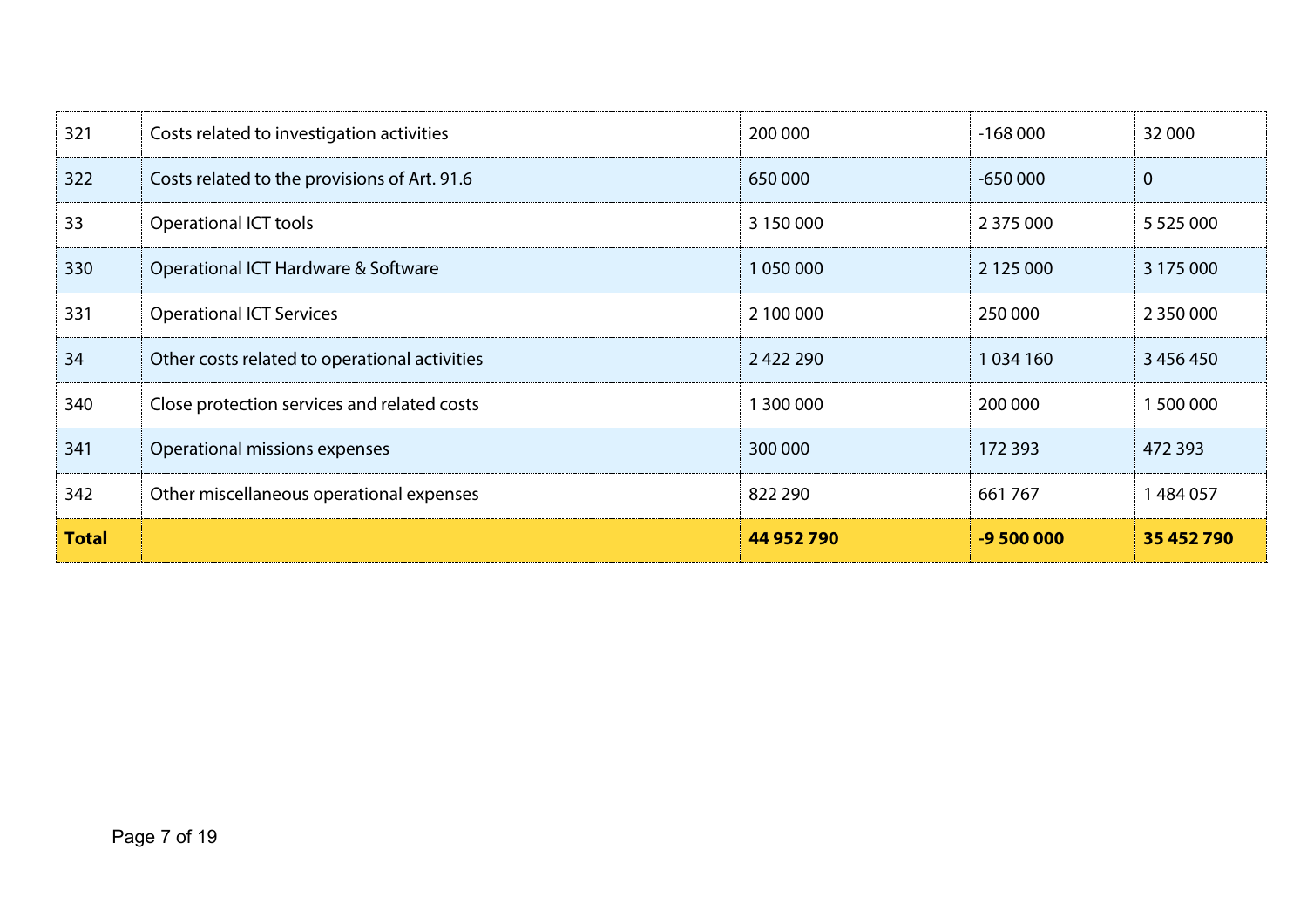## <span id="page-8-0"></span>*List of amending budgets adopted by the College*

As shown below in the summary table, three amending budgets took place during the financial year.

| <b>AB</b>       | <b>Date of</b><br>adoption | <b>Main subject description</b>                                                                                                                                                                                                                                                                                                  | <b>Official</b><br><b>Journal</b> | <b>Impact on</b><br>appropriations<br>(in EUR) |
|-----------------|----------------------------|----------------------------------------------------------------------------------------------------------------------------------------------------------------------------------------------------------------------------------------------------------------------------------------------------------------------------------|-----------------------------------|------------------------------------------------|
| 09/06/2021<br>1 |                            | With College Decision 025/2020 of 18<br>December 2020, the College had<br>adopted EPPO's 2021 budget of<br>€44 952 790. This was based on realistic<br>assumptions at the time, namely that                                                                                                                                      | C <sub>408</sub><br>08/10/2021    | Title 1<br>-€3 mil.                            |
|                 |                            | the EPPO would already be operational<br>at the start of 2021, and it would receive<br>from the budgetary authority an<br>additional number of staff (42) in the<br>central office.                                                                                                                                              |                                   | Title 2<br>$+E2$ mil.                          |
|                 |                            | Some of the 2020 planning assumptions<br>have not materialised, especially in<br>terms of the pattern of EDPs' nomination<br>and appointment and refusal by the<br>Commission to support an update of<br>EPPO 2021 establishment plan matching<br>the substantiated request of staffing<br>presented by the College in February. |                                   | Title 3<br>-€2.5 mil.                          |
|                 |                            | Therefore, despite some extra<br>investment identified under Title 2,<br>there was a total of €3.5 million decrease<br>due to underinvestment in Title 1 and 3<br>for the above reasons.                                                                                                                                         |                                   |                                                |
| $\overline{2}$  | 22/09/2021                 | Further reductions in EPPO's budget<br>were implemented due to the slower-<br>than-expected start of operational                                                                                                                                                                                                                 | $C$ 449<br>05/11/2021             | Title 1<br>-€2 mil.                            |
|                 |                            | activities (in budgetary consumption<br>terms) that started on the 1 June. In<br>addition, the budget iniatially allocated<br>for an increased est. plan had to be<br>further reduced due to the fact that<br>there was no increase in EPPO positions                                                                            |                                   | Title 2<br>$+60.5$ mil.                        |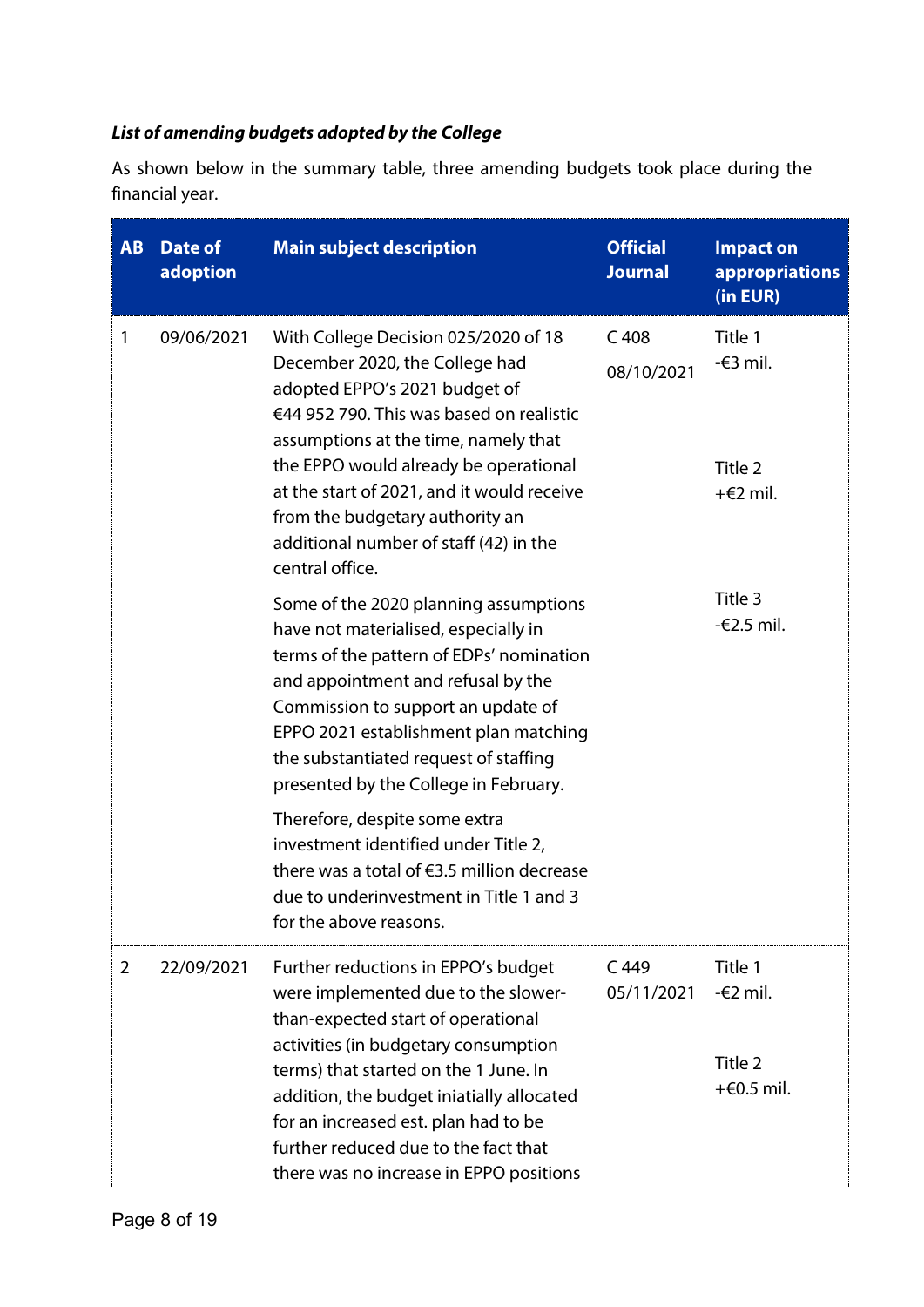| AB | Date of<br>adoption | <b>Main subject description</b>                                                                                                                                                                                                                                                                                                                                                                                                                                                                   | <b>Official</b><br><b>Journal</b> | <b>Impact on</b><br><b>appropriations</b><br>(in EUR)                                 |
|----|---------------------|---------------------------------------------------------------------------------------------------------------------------------------------------------------------------------------------------------------------------------------------------------------------------------------------------------------------------------------------------------------------------------------------------------------------------------------------------------------------------------------------------|-----------------------------------|---------------------------------------------------------------------------------------|
|    |                     | in 2021. Thus, despite a small increase in<br>investment in infrastructure, the budget<br>of the EPPO was further reduced by $63.5$<br>million.                                                                                                                                                                                                                                                                                                                                                   |                                   | Title 3<br>$-\epsilon$ 2 mil.                                                         |
| 3  | 24/11/2021          | A final reduction in EPPO's budget at the<br>level of $\epsilon$ 2.5 million was done in<br>November, mainly concerning Title 3<br>expenditure relating to operational<br>activities like translations and<br>investigative costs. This was due to the<br>fact that funds were reserved for<br>operation related costs, but due to the<br>uncertainly surrounding those costs<br>given that it was EPPO's first year of<br>operations they were not needed and<br>thus returned to the EU budget. | C <sub>036</sub><br>24/01/2022    | Title 1<br>$+60.2$ mil.<br>Title 2<br>$-60.4$ mil.<br>Title 3<br>$-\epsilon$ 2.3 mil. |

## <span id="page-9-0"></span>*List of transfers adopted by the European Chief Prosecutor*

In 2021, the European Chief Prosecutor authorised one budgetary transfer with ECP Decision 066/2021 on 3 November 2021. They did not concern transfers between Titles.

| <b>BT</b>      | Date of<br>adoption | <b>Main subject description</b>                                                                                                                                                                                                                                                                 | <b>Impact on</b><br>appropriations<br>(in EUR)                     |
|----------------|---------------------|-------------------------------------------------------------------------------------------------------------------------------------------------------------------------------------------------------------------------------------------------------------------------------------------------|--------------------------------------------------------------------|
| $2021 -$<br>01 | 03/11/2021          | The transfer was necessary due to increased<br>needs for catering to EDP workshops taking<br>place at the end of the year, as well as increased<br>needs for missions of administrative and<br>operational staff. Those increases were offset by<br>less external services use and less amounts | <b>Budget Line</b><br>130<br>$+€3000$<br><b>Budget Line</b><br>141 |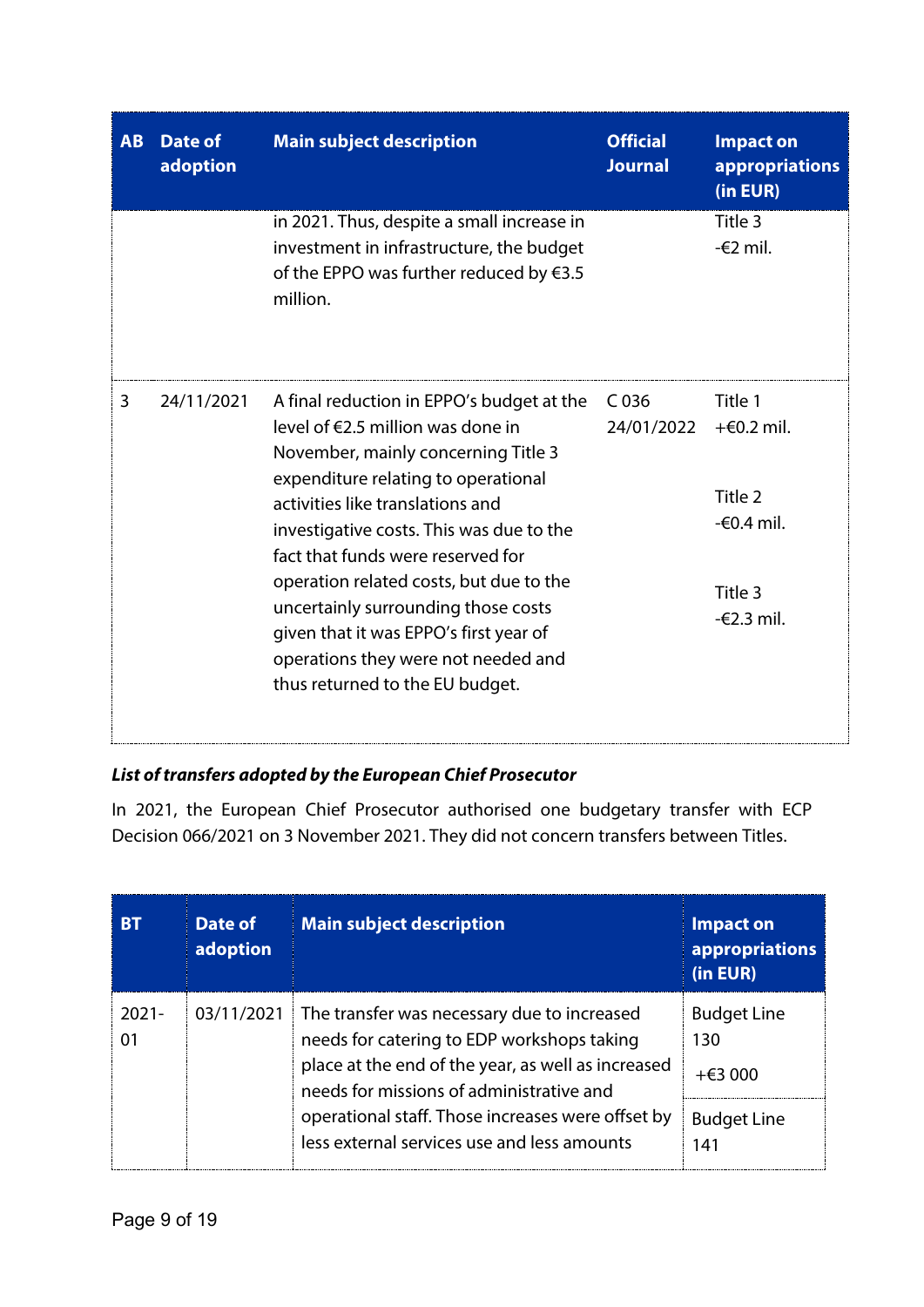| <b>BT</b> | <b>Date of</b><br>adoption | <b>Main subject description</b>                | <b>Impact on</b><br>appropriations<br>(in EUR) |
|-----------|----------------------------|------------------------------------------------|------------------------------------------------|
|           |                            | needed for EDPs remuneration due to their late | $+€7000$                                       |
|           |                            | nomination.                                    | <b>Budget Line</b><br>160<br>-€10 000          |
|           |                            |                                                | <b>Budget Line</b><br>320<br>-€80 000          |
|           |                            |                                                | <b>Budget Line</b><br>341                      |
|           |                            |                                                | +€80 000                                       |

### <span id="page-10-0"></span>*List of transfers adopted by the College*

In 2021, no budgetary transfers were adopted by the College.

#### <span id="page-10-1"></span>**1.2 Budget implementation**

The implementation of consolidated authorised appropriations is provided below:

|                       |                         |                                          |                            |                                     |                 |                     |                                               |                                           | <b>EUR '000</b>                           |
|-----------------------|-------------------------|------------------------------------------|----------------------------|-------------------------------------|-----------------|---------------------|-----------------------------------------------|-------------------------------------------|-------------------------------------------|
|                       |                         | <b>Total</b>                             | Commitments made           |                                     |                 |                     | Payments made                                 |                                           |                                           |
| <b>Budget</b><br>Item | <b>Item Description</b> | appropriations<br>available (CA &<br>PA) | <b>Commitments</b><br>2021 | $\frac{0}{0}$<br>Commited 2021 (C1) | <b>Payments</b> | % Paid<br>(2021 C1) | Payments<br>from carry-<br>overs 2020<br>(C8) | Total<br>payments<br>$(C1+C8$<br>credits) | % Paid Total<br>$(C1+C8 \text{ credits})$ |
|                       |                         |                                          | 2                          | $3=2/1$                             | 4               | $5 = 4/1$           | 6                                             | $7 = 4 + 6$                               | $8=7/1$                                   |
| <b>IGRAND TOTAL</b>   |                         | 26 254                                   | 25 345                     | 97%                                 | 18 542          | 71 %                | 930                                           | 19 472                                    | 74 %                                      |

As explained in section 1.1. above, the EPPO's total appropriations stood at €26.3 million in 2021 (counting from the date of financial autonomy of 24/6/21).The rest of the €9.2 million (adding to €35.5 million that was the EPPO's final budget in 2021) were consumed while the EPPO was still under the European Commission.

The implementation rate of C1 commitment appropriations (CA) was 97%.

The implementation rate of C1 payment appropriations (PA) was 71%.

26% of payment and commitment appropriations were carried over to 2022.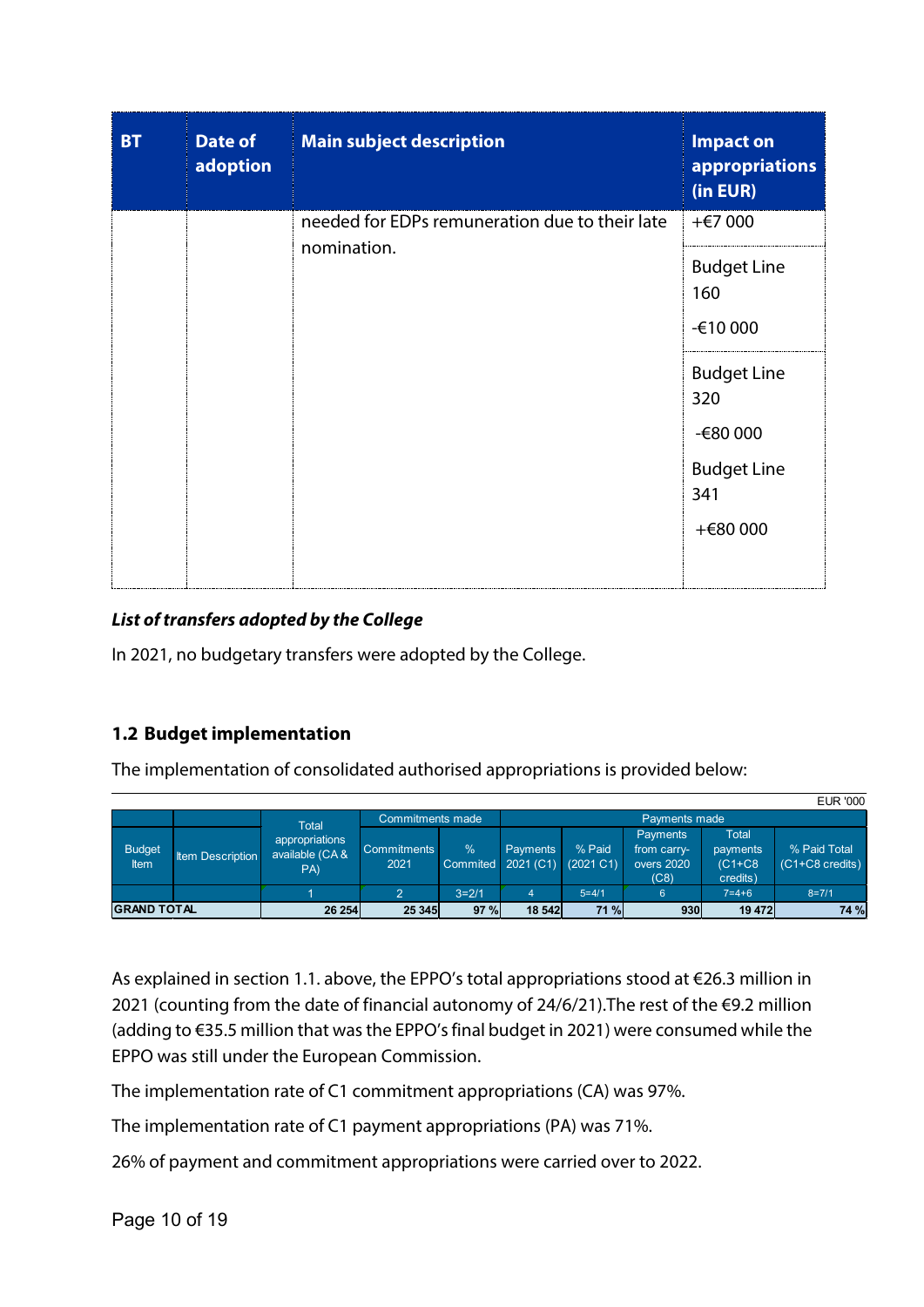It should be noted that €930 000 were also payments made against C8 appropriations carried over from 2020.

|                         |                                                                           |                                         |                            |               |                       |                     |                                               |                                                  | <b>EUR '000</b>                 |
|-------------------------|---------------------------------------------------------------------------|-----------------------------------------|----------------------------|---------------|-----------------------|---------------------|-----------------------------------------------|--------------------------------------------------|---------------------------------|
|                         |                                                                           | <b>Total</b>                            | <b>Commitments made</b>    |               |                       |                     | Payments made                                 |                                                  |                                 |
| <b>Budget</b><br>Item   | <b>Item Description</b>                                                   | appropriations<br>available (CA&<br>PA) | <b>Commitments</b><br>2021 | %<br>Commited | Payments<br>2021( C1) | % Paid<br>(2021 C1) | Payments<br>from carry-<br>overs 2020<br>(C8) | <b>Total</b><br>payments<br>$(C1+C8$<br>credits) | % Paid Total<br>(C1+C8 credits) |
|                         |                                                                           | $\overline{1}$                          | $\overline{2}$             | $3=2/1$       | $\overline{4}$        | $5 = 4/1$           | $6^{\circ}$                                   | $7 = 4 + 6$                                      | $8 = 7/1$                       |
| 110                     | Temporary<br>agents                                                       | 5661                                    | 5613                       | 99 %          | 5613                  | 99 %                | $\mathbf 0$                                   | 5613                                             | 99 %                            |
| 111                     | Contract agents                                                           | 1 1 4 7                                 | 1 1 0 1                    | 96 %          | 1 101                 | 96 %                | $\mathbf 0$                                   | 1 1 0 1                                          | 96 %                            |
| <b>Total Chapter 11</b> |                                                                           | 6808                                    | 6714                       | 99 %          | 6714                  | 99 %                | $\overline{0}$                                | 6714                                             | 99 %                            |
| 120                     | Recruitment,<br>entering and<br>leaving the<br>service, transfer<br>costs | 334                                     | 312                        | 93 %          | 288                   | 86 %                | $\Omega$                                      | 288                                              | 86 %                            |
| <b>Total Chapter 12</b> |                                                                           | 334                                     | 312                        | 93 %          | 288                   | 86 %                | $\overline{0}$                                | 288                                              | 86 %                            |
| 130                     | Mission costs,<br>duty travel,<br>ancillary<br>expenditure                | 9                                       | 9                          | 100 %         | 7                     | 80 %                | 0                                             | 7                                                | 80%                             |
| <b>Total Chapter 13</b> |                                                                           | 9                                       | 9                          | 100 %         | $\overline{7}$        | 80%                 | $\overline{0}$                                | $\overline{7}$                                   | 80%                             |
| 140                     | Social, medical<br>and other<br>services                                  | 380                                     | 348                        | 91%           | 18                    | 5 %                 | $\overline{0}$                                | 18                                               | 5 %                             |
| 141                     | Canteens,<br>internal<br>meetings,<br>events and<br>receptions            | 9                                       | 9                          | 100 %         | 1                     | 14 %                | $\overline{0}$                                | 1                                                | 14 %                            |
| <b>Total Chapter 14</b> |                                                                           | 389                                     | 357                        | 92 %          | 19                    | 5 %                 | $\overline{0}$                                | 19                                               | 5 %                             |
| 150                     | Training and<br>training related<br>expenses                              | 67                                      | 67                         | 100 %         | $\overline{0}$        | 0%                  | $\mathbf 0$                                   | 0                                                | 0%                              |
| <b>Total Chapter 15</b> |                                                                           | 67                                      | 67                         | 100 %         | $\overline{0}$        | 0%                  | $\mathbf 0$                                   | $\overline{0}$                                   | 0%                              |
| 160                     | External<br>services                                                      | 224                                     | 224                        | 100 %         | 136                   | 61%                 | $\mathbf 0$                                   | 136                                              | 61%                             |
| 161                     | Interim staff and<br>train                                                | 775                                     | 700                        | 90 %          | 612                   | 79 %                | $\mathbf 0$                                   | 612                                              | 79 %                            |
| <b>Total Chapter 16</b> |                                                                           | 999                                     | 924                        | 92 %          | 748                   | 75 %                | $\overline{0}$                                | 748                                              | 75 %                            |
| 170                     | Receptions,<br>events and<br>representation<br>expenses                   | 3                                       | 3                          | 100 %         |                       | 24 %                | $\Omega$                                      |                                                  | 24 %                            |
| <b>Total Chapter 17</b> |                                                                           | 3                                       | $\overline{3}$             | 100 %         | $\mathbf{1}$          | 24 %                | $\overline{0}$                                | $\overline{1}$                                   | 24 %                            |
| 180                     | Other staff<br>expenditure                                                | 217                                     | 217                        | 100 %         | 119                   | 55 %                | $\mathbf 0$                                   | 119                                              | 55 %                            |
| <b>Total Chapter 18</b> |                                                                           | 217                                     | 217                        | 100 %         | 119                   | 55 %                | $\mathbf 0$                                   | 119                                              | 55 %                            |
| <b>Total Title 1</b>    |                                                                           | 8826                                    | 8 6 0 2                    | 97%           | 7896                  | 89%                 | $\mathbf 0$                                   | 7896                                             | 89%                             |

A detailed presentation of implementation of appropriations by title is presented below.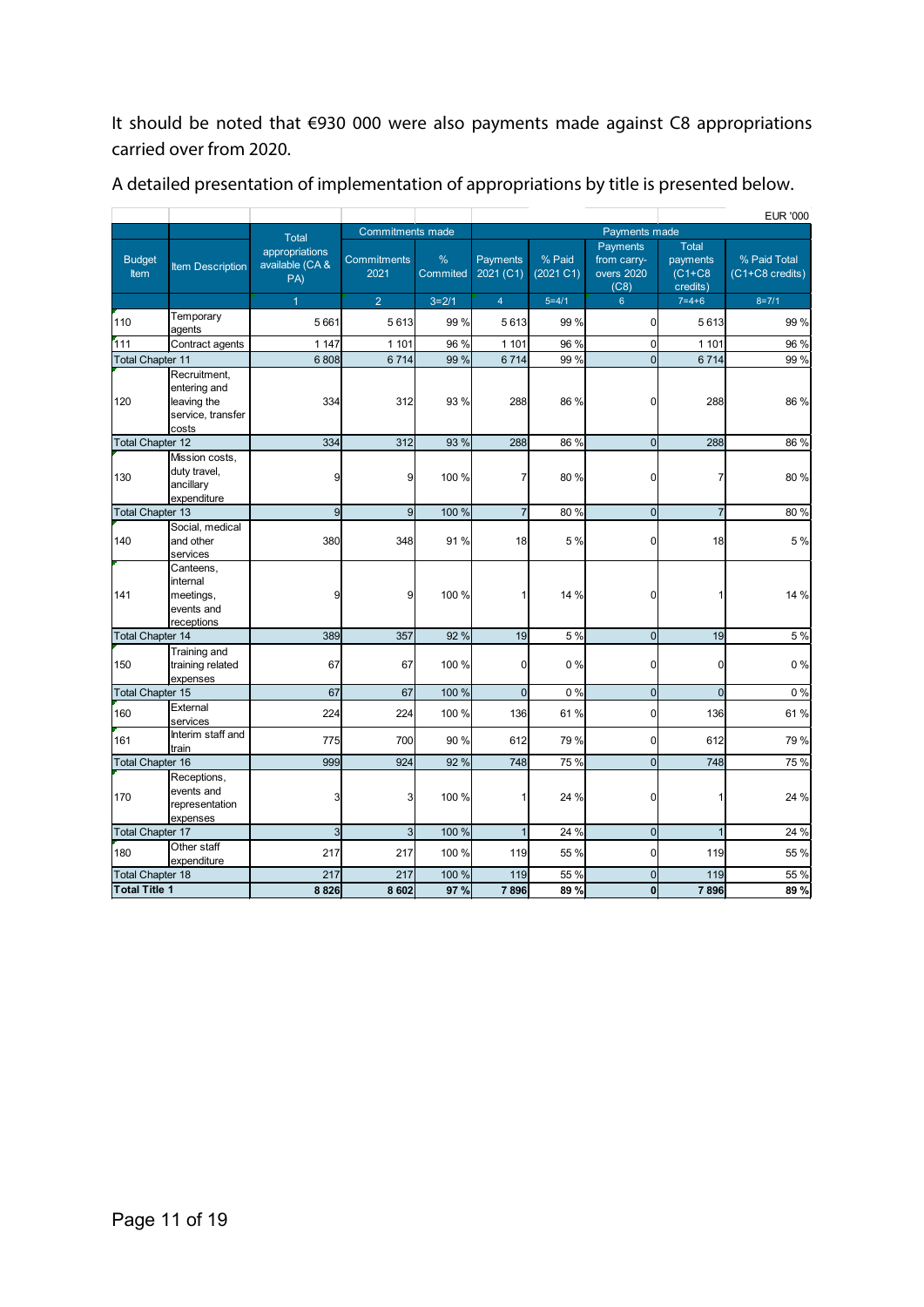| 210                     | Rental of<br>buildings and<br>associated<br>costs                     | 2 1 5 8 | 2023           | 94 %  | 565             | 26 %  | 22             | 588            | 27 %  |
|-------------------------|-----------------------------------------------------------------------|---------|----------------|-------|-----------------|-------|----------------|----------------|-------|
| 211                     | Insurance,<br>maintenance<br>and cleaning                             | 72      | 72             | 100 % | 30              | 42 %  | $\mathbf 0$    | 30             | 42 %  |
| <b>Total Chapter 21</b> |                                                                       | 2 2 3 0 | 2 0 9 5        | 94 %  | 595             | 27 %  | 22             | 618            | 28 %  |
| 220                     | Hardware,<br>software and<br>linked expenses                          | 416     | 416            | 100 % | 343             | 82 %  | $\mathbf 0$    | 343            | 82 %  |
| 221                     | ICT services,<br>analysis,<br>programming,<br>technical<br>assistance | 457     | 457            | 100 % | 82              | 18 %  | 50             | 132            | 29 %  |
| <b>Total Chapter 22</b> |                                                                       | 873     | 873            | 100 % | 425             | 49 %  | 50             | 475            | 54 %  |
| 230                     | Audiovisual,<br>technical<br>equipment and<br>installations           | 700     | 548            | 78 %  | 10              | 1%    | 138            | 148            | 21%   |
| 231                     | Furniture                                                             | 350     | 350            | 100 % | 350             | 100 % | $\mathbf 0$    | 350            | 100 % |
| 232                     | Transportation<br>and removal<br>expenses                             | 15      | 15             | 100 % | $\overline{0}$  | 0%    | 0              | 0              | 0%    |
| <b>Total Chapter 23</b> |                                                                       | 1 0 6 5 | 913            | 86 %  | 360             | 34 %  | 138            | 498            | 47 %  |
| 240                     | Office supplies,<br>publication and<br>library expenses               | 5       | 5 <sub>l</sub> | 100 % | $\overline{0}$  | 0%    | $\mathbf 0$    | 0              | 0%    |
| 241                     | Other<br>administrative<br>expenditure                                | 26      | 26             | 100 % | 5               | 18 %  | $\overline{0}$ | 5              | 18%   |
| <b>Total Chapter 24</b> |                                                                       | 31      | 31             | 100 % | $5\overline{)}$ | 15 %  | $\overline{0}$ | 5              | 15 %  |
| 250                     | Other<br>infrastructure<br>and operating<br>expenditure               | 50      | 50             | 100 % | 2               | 3 %   | $\mathbf 0$    | 2              | 3 %   |
| <b>Total Chapter 25</b> |                                                                       | 50      | 50             | 100 % | $\overline{2}$  | 3 %   | $\mathbf 0$    | $\overline{2}$ | 3 %   |
| <b>Total Title 2</b>    |                                                                       | 4 2 4 8 | 3961           | 93 %  | 1 3 8 6         | 33%   | 211            | 1597           | 38 %  |
|                         |                                                                       |         |                |       |                 |       |                |                |       |
| 310                     | Translation and<br>related costs                                      | 1 1 2 5 | 972            | 86 %  | 888             | 79 %  | 23             | 911            | 81%   |
| 311                     | Communication<br>and related<br>costs                                 | 120     | 101            | 84 %  | 94              | 79 %  | $\mathbf 0$    | 94             | 79%   |
| <b>Total Chapter 31</b> |                                                                       | 1 2 4 5 | 1 0 7 2        | 86 %  | 982             | 79 %  | 23             | 1 0 0 5        | 81%   |
| 320                     | European<br>Delegated<br>Prosecutors<br>remuneration                  | 3543    | 3488           | 98 %  | 3488            | 98 %  | 0              | 3488           | 98 %  |
| 321                     | Costs related to<br>investigation<br>activities                       | 29      | 29             | 100 % | 5               | 18 %  | $\mathbf 0$    | 5              | 18%   |
| <b>Total Chapter 32</b> |                                                                       | 3572    | 3518           | 98 %  | 3 4 9 3         | 98 %  | $\overline{0}$ | 3493           | 98 %  |
| 330                     | Operational ICT<br>hardware and<br>software                           | 2769    | 2622           | 95 %  | 1 2 6 8         | 46 %  | $\mathbf 0$    | 1 2 6 8        | 46 %  |
| 331                     | <b>Operational ICT</b><br>services                                    | 2 2 7 2 | 2 2 4 9        | 99 %  | 559             | 25 %  | 187            | 746            | 33 %  |

| <b>GRAND TOTAL</b>      |                                                   | 26 254  | 25 345  | 97 %  | 18 542  | 71 %  | 930        | 19 472  | 74 %  |
|-------------------------|---------------------------------------------------|---------|---------|-------|---------|-------|------------|---------|-------|
|                         |                                                   |         |         |       |         |       |            |         |       |
| <b>Total Title 3</b>    |                                                   | 13 179  | 12 781  | 97 %  | 9 2 6 0 | 70 %  | 719        | 9978    | 76 %  |
| <b>Total Chapter 34</b> |                                                   | 3 3 2 0 | 3 3 2 0 | 100 % | 2 9 5 7 | 89 %  | 509        | 3 4 6 6 | 104 % |
| 342                     | Other<br>miscellaneous<br>operational<br>expenses | 1484    | 1484    | 100 % | 1 2 5 1 | 84 %  | $\Omega$   | 1 2 5 1 | 84 %  |
| 341                     | Operational<br>missions<br>expenses               | 336     | 336     | 100 % | 206     | 61 %  | $\Omega$   | 206     | 61%   |
| 340                     | Close protection<br>services and<br>related costs | 500     | 500     | 100 % | 1 500   | 100 % | 509        | 2 0 0 9 | 134 % |
| <b>Total Chapter 33</b> |                                                   | 5 0 4 2 | 4871    | 97 %  | 1827    | 36 %  | <b>187</b> | 2014    | 40 %  |
| 331                     | Operational ICT<br>services                       | 2 2 7 2 | 2 2 4 9 | 99 %  | 559     | 25 %  | 187        | 746     | 33 %  |
|                         | oviwaly                                           |         |         |       |         |       |            |         |       |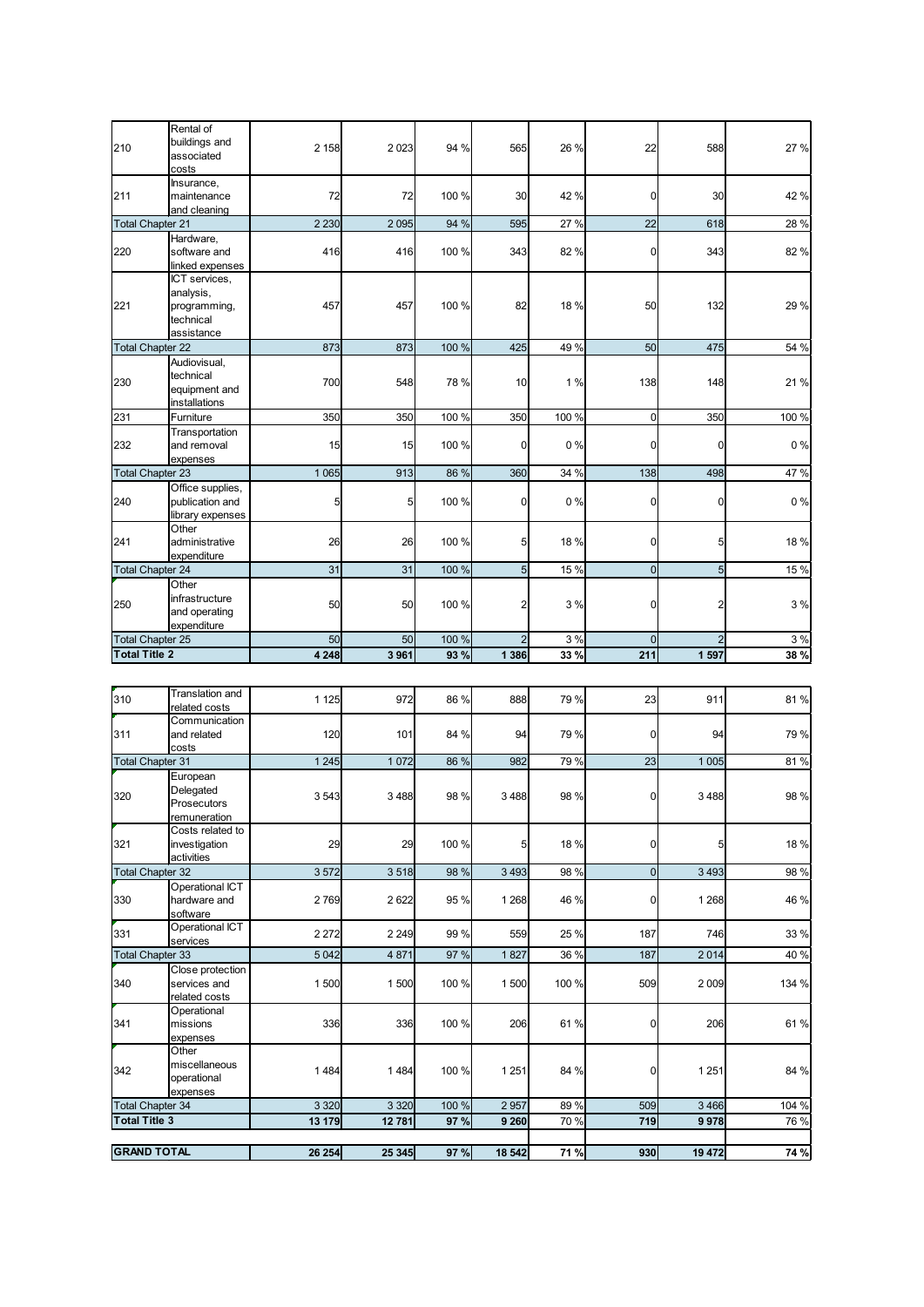#### <span id="page-13-0"></span>**2. Multi-annual overview**

The EPPO does not manage multi-annual commitments and payments for its operational expenditure. All of the EPPO's appropriations are non-differentiated ones.

#### <span id="page-13-1"></span>**3. Revenue**

As per Article 91.3 of the EPPO regulation, the EPPO's revenue mainly comprises from a contribution from the Union entered in the general budget of the Union and charges for publications and any service provided by the EPPO.

For 2021 the EPPO was fully financed from the Union contribution.

During the financial year, twelve (12) recovery orders were issued as follows:

three (3) of the recovery orders related to the 2021 European Union subsidy from the European Commission (DG Justice and Consumers)

three (3) were small recoveries of expenses from staff

six (6) were balance regularisations with other EU IBOAs consolidated entities

In 2021, €27.2 million (from the date of financial autonomy of 24/6/2021) were received by the EPPO as Union contribution in the form of an EU subsidy.

€26.3 million from the subsidy were used against 2021 commitments while €0.9 million were used as payment against 2020 commitment carried over (due to the fact that 2021 was the EPPO's first year of being financially authonomous).

|                         |                                      |                          |                                                              |                        |                 |             |                 |                                                 |         |           | <b>EUR '000</b>  |
|-------------------------|--------------------------------------|--------------------------|--------------------------------------------------------------|------------------------|-----------------|-------------|-----------------|-------------------------------------------------|---------|-----------|------------------|
|                         |                                      |                          | Income appropriations<br>Entitlements established<br>Revenue |                        |                 |             |                 |                                                 |         |           |                  |
|                         | Item                                 | <b>Initial</b><br>budget | Final<br>budget                                              | <b>Current</b><br>year | Carried<br>over | Total       | of current year | On entitlements On entitlements<br>carried over | Total   | %         | Out-<br>standing |
|                         |                                      |                          | $\overline{2}$                                               | 3                      | 4               | $5 = 3 + 4$ | $6\phantom{a}$  | $\overline{7}$                                  | $8=6+7$ | $9 = 8/2$ | $10 = 5 - 8$     |
| 900                     | Contribution from the European Union | 44 953                   | 26 254                                                       | 27 168                 | 0               | 27 168      | 27 168          |                                                 | 27 168  | 103 %     | 0                |
| <b>Total Chapter 90</b> |                                      | 44 953                   | 26 254                                                       | 27 168                 | $\overline{0}$  | 27 168      | 27 168          | $\overline{0}$                                  | 27 168  | 103 %     | $\pmb{0}$        |
| 913                     | Miscellaneous recoveries             |                          |                                                              |                        |                 |             |                 |                                                 |         |           | 0                |
| <b>Total Chapter 91</b> |                                      |                          |                                                              |                        | $\Omega$        |             |                 |                                                 |         |           | $\mathbf{0}$     |
| <b>Total Title 9</b>    |                                      | 44 953                   | 26 254                                                       | 27 169                 | $\mathbf{0}$    | 27 169      | 27 169          | 0                                               | 27 169  | 103 %     | $\pmb{0}$        |
|                         |                                      |                          |                                                              |                        |                 |             |                 |                                                 |         |           |                  |
| <b>GRAND TOTAL</b>      |                                      | 44 953                   | 26 254                                                       | 27 169                 | $\mathbf{0}$    | 27 169      | 27 169          | 01                                              | 27 169  | 103%      | $\boldsymbol{0}$ |

#### **IMPLEMENTATION OF BUDGET REVENUE**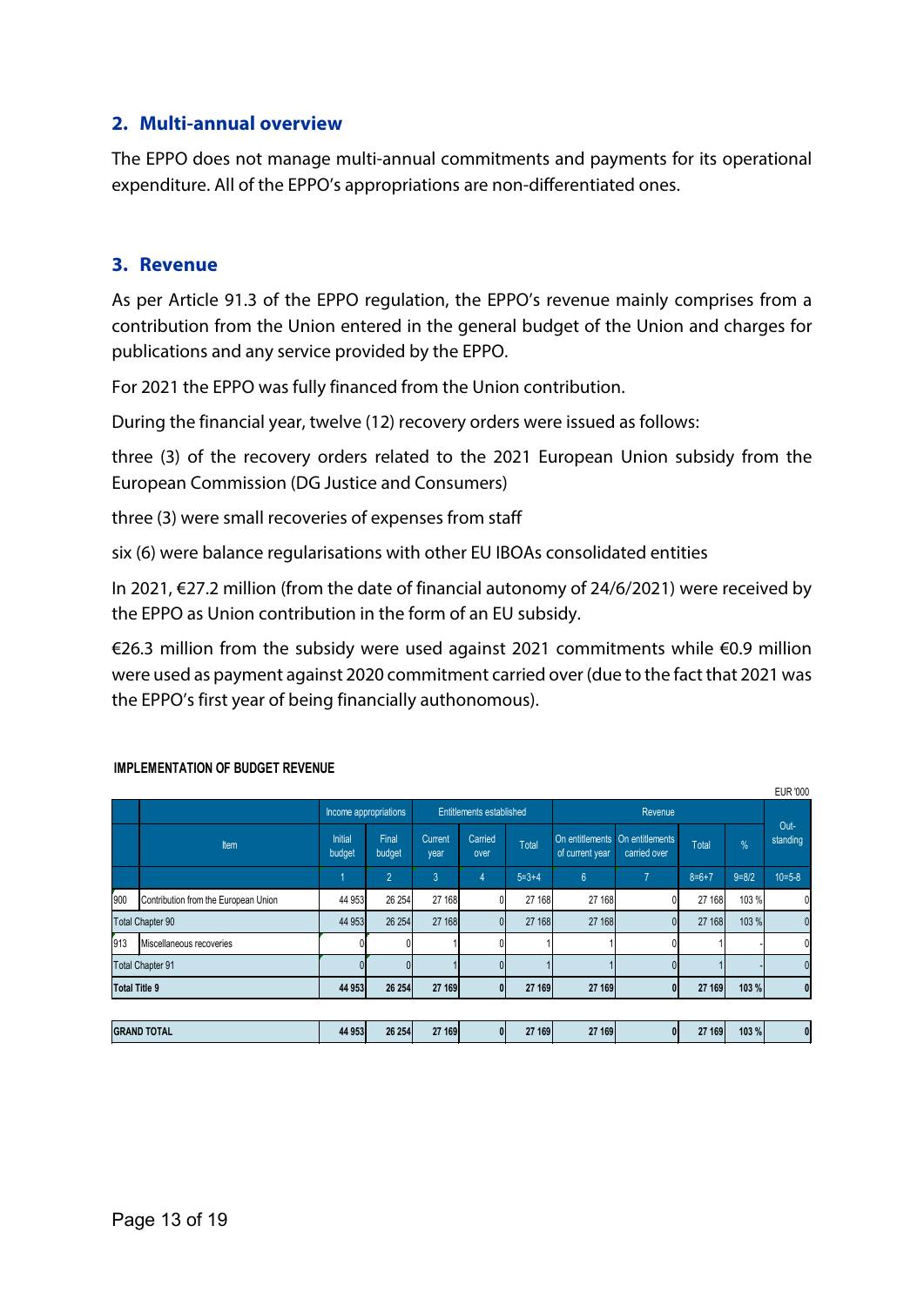| <b>Term</b>                             | <b>Definition</b>                                                                                                                                                                                                                                                                                                                                                                                                                                                                                                         |
|-----------------------------------------|---------------------------------------------------------------------------------------------------------------------------------------------------------------------------------------------------------------------------------------------------------------------------------------------------------------------------------------------------------------------------------------------------------------------------------------------------------------------------------------------------------------------------|
| <b>ABAC</b>                             | This is the name given to the European Commission's accounting<br>system, which since 2005 has been enriched by accrual accounting<br>rules. Apart from the cash-based budget accounts, the<br>Commission produces accrual-based accounts which recognise<br>revenue when earned, rather than when collected. Expenses are<br>recognised when incurred rather than when paid. This contrasts<br>with cash basis budgetary accounting that recognises transactions<br>and other events only when cash is received or paid. |
| <b>Accounting</b>                       | The act of recording and reporting financial transactions, including<br>the creation of the transaction, its recognition, processing, and<br>summarisation in the financial statements.                                                                                                                                                                                                                                                                                                                                   |
| <b>Adjustment</b>                       | Amending budget or transfer of funds from one budget item to<br>another.                                                                                                                                                                                                                                                                                                                                                                                                                                                  |
| <b>Administrative</b><br>appropriations | Administrative appropriations cover the running costs of the<br>Institutions and entities (staff, buildings, office equipment).                                                                                                                                                                                                                                                                                                                                                                                           |
| <b>Adopted budget</b>                   | Draft budget becomes the adopted budget as soon as it is<br>approved by the Budgetary Authority. Cf. Budget.                                                                                                                                                                                                                                                                                                                                                                                                              |
| <b>Agencies</b>                         | EU bodies having a distinct legal personality, and to whom budget<br>implementing powers may be delegated under strict conditions.<br>They are subject to a distinct discharge from the discharge<br>authority.                                                                                                                                                                                                                                                                                                           |
| <b>Amending</b><br>budget               | Decision adopted during the budget year to amend (increase,<br>decrease, transfer) aspects of the adopted budget of that year.                                                                                                                                                                                                                                                                                                                                                                                            |
| <b>Annuality</b>                        | The budgetary principle according to which expenditure and<br>revenue is programmed and authorised for one year, starting on 1<br>January and ending on 31 December.                                                                                                                                                                                                                                                                                                                                                      |
| <b>Appropriations</b>                   | Budget funding. The budget forecasts both commitments (legal<br>pledges to provide finance, provided that certain conditions are<br>fulfilled) and payments (cash or bank transfers to the<br>beneficiaries). Appropriations for commitments and payments<br>often differ - differentiated appropriations - because multiannual<br>programmes and projects are usually fully committed in the year                                                                                                                        |

## <span id="page-14-0"></span>**4. Glossary of terms, abbreviations and acronyms used in the report**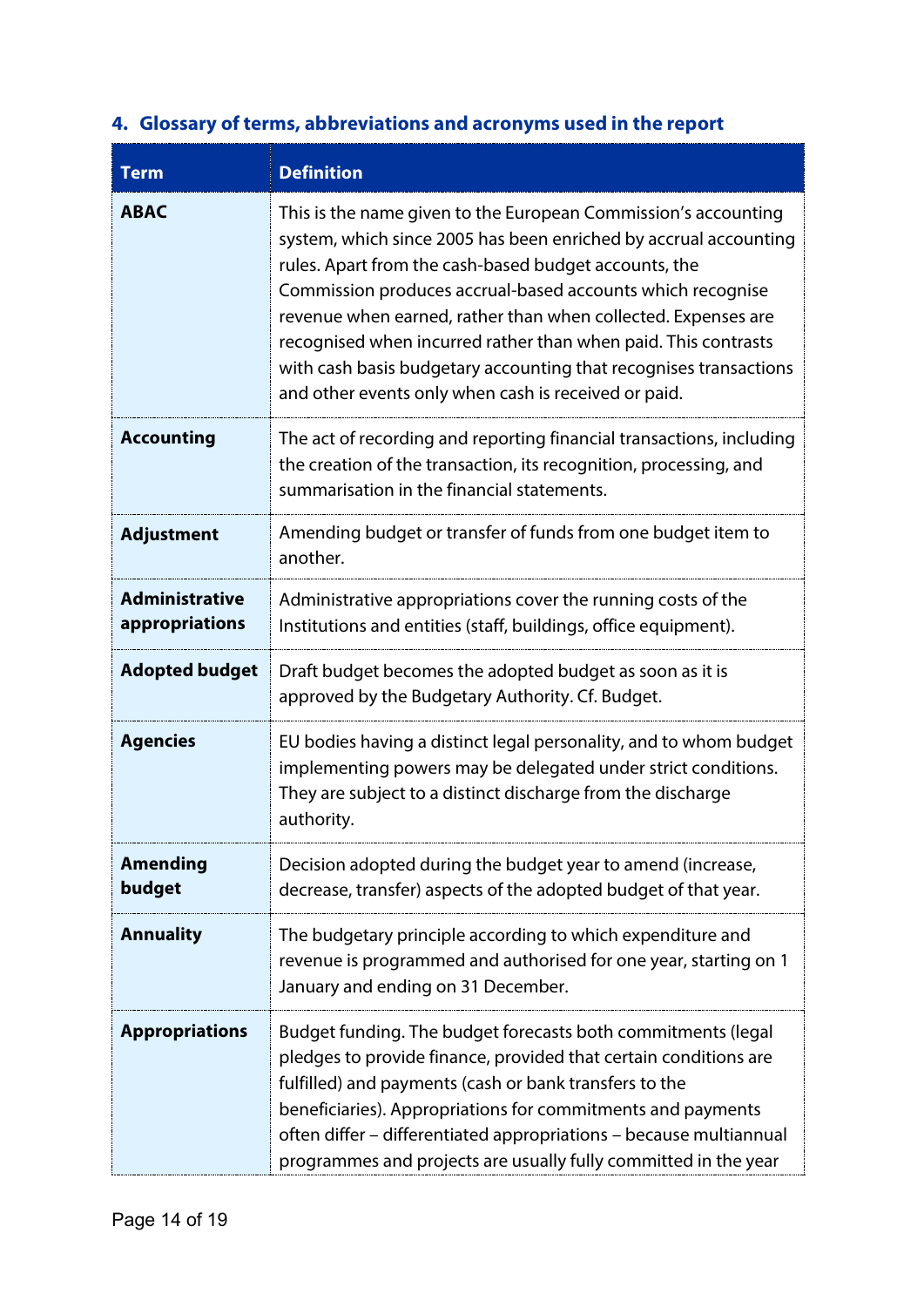| <b>Term</b>                                                            | <b>Definition</b>                                                                                                                                                                                                                                                                                                                                            |
|------------------------------------------------------------------------|--------------------------------------------------------------------------------------------------------------------------------------------------------------------------------------------------------------------------------------------------------------------------------------------------------------------------------------------------------------|
|                                                                        | they are decided and are paid over the years as the<br>implementation of the programme and project progresses. Non-<br>differentiated appropriations apply to administrative expenditure,<br>for agricultural market support and direct payments and<br>commitment appropriations equal payment appropriations.                                              |
| <b>Assigned</b><br>revenue                                             | Dedicated revenue received to finance specific items of<br>expenditure.                                                                                                                                                                                                                                                                                      |
| <b>External/Internal</b>                                               | Main sources of external assigned revenue are financial<br>contributions from third countries to programmes financed by the<br>Union.                                                                                                                                                                                                                        |
|                                                                        | Main sources of internal assigned revenue are: revenue from third<br>parties in respect of goods, services or work supplied at their<br>request; revenue arising from the repayment of amounts wrongly<br>paid; and revenue from the sale of publications and films,<br>including those on an electronic medium.                                             |
|                                                                        | The complete list of items constituting assigned revenue is given<br>in the Financial Regulation Art. 21(2).                                                                                                                                                                                                                                                 |
| <b>Authorising</b><br>Officer (AO)                                     | The AO is responsible in each institution for authorising revenue<br>and expenditure operations in accordance with the principles of<br>sound financial management and for ensuring that the<br>requirements of legality and regularity are complied with.                                                                                                   |
| <b>Budget</b>                                                          | Annual financial plan, drawn up according to budgetary principles,<br>that provides forecasts and authorises, for each financial year, an<br>estimate of future costs and revenue and expenditures and their<br>detailed description and justification, the latter included in<br>budgetary remarks.                                                         |
| <b>Budget</b><br>implementation                                        | Consumption of the budget through expenditure and revenue<br>operations.                                                                                                                                                                                                                                                                                     |
| <b>Budget item /</b><br><b>Budget line /</b><br><b>Budget position</b> | As far as the budget structure is concerned, revenue and<br>expenditure are shown in the budget in accordance with a binding<br>nomenclature which reflects the nature and purpose of each item,<br>as imposed by the budgetary authority. The individual headings<br>(title, chapter, article or item) provide a formal description of the<br>nomenclature. |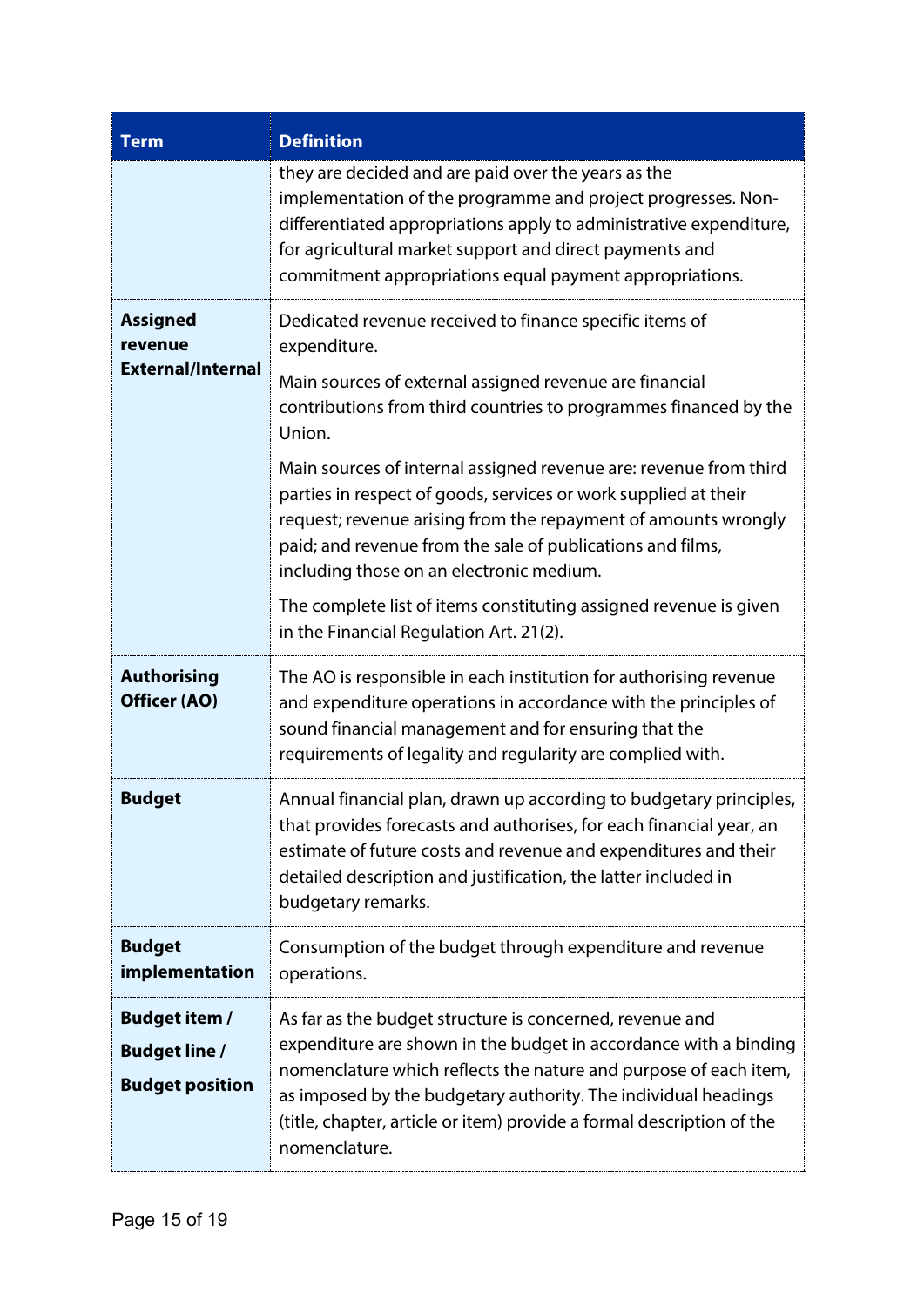| Term                                     | <b>Definition</b>                                                                                                                                                                                                                                                                                                                                                                                                                  |
|------------------------------------------|------------------------------------------------------------------------------------------------------------------------------------------------------------------------------------------------------------------------------------------------------------------------------------------------------------------------------------------------------------------------------------------------------------------------------------|
| <b>Budget result</b>                     | The difference between income received and amounts paid,<br>including adjustments for carry-overs, cancellations and exchange<br>rate differences. The resulting amount will have to be reimbursed<br>to the funding authority as provided in the Financial Regulation<br>for Agencies.                                                                                                                                            |
| <b>Budgetary</b><br>authority            | Institutions with decisional powers on budgetary matters: the<br>European Parliament and the Council of Ministers.                                                                                                                                                                                                                                                                                                                 |
| <b>Budgetary</b><br>commitment           | A budgetary commitment is a reservation of appropriations to<br>cover for subsequent expenses.                                                                                                                                                                                                                                                                                                                                     |
| <b>Cancellation of</b><br>appropriations | Unused appropriations that may no longer be used.                                                                                                                                                                                                                                                                                                                                                                                  |
| <b>Commitment</b><br>appropriations      | Commitment appropriations cover the total cost of legal<br>obligations (contracts, grant agreements/decisions) that could be<br>signed in the current financial year. Art. 7 FR: Commitment<br>appropriations cover the total cost in the current financial year of<br>legal obligations (contracts, grant agreements/decisions) entered into<br>for operations extending over more than one year.                                 |
| <b>Carryover of</b><br>appropriations    | Exception to the principle of annuality in so far as appropriations<br>that could not be used in a given budget year may, under strict<br>conditions, be exceptionally carried over for use during the<br>following year.                                                                                                                                                                                                          |
| <b>De-commitment</b>                     | Cancellation of a reservation of appropriations.                                                                                                                                                                                                                                                                                                                                                                                   |
| <b>Differentiated</b><br>appropriations  | Differentiated appropriations are used to finance multiannual<br>operations; they cover, for the current financial year, the total cost<br>of the legal obligations entered into for operations whose<br>implementation extends over more than one financial year. Art. 7<br>FR: Differentiated appropriations are entered for multiannual<br>operations. They consist of commitment appropriations and payment<br>appropriations. |
| <b>Earmarked</b><br>revenue              | Revenue earmarked for a specific purpose, such as income from<br>foundations, subsidies, gifts and bequests, including the<br>earmarked revenue specific to each institution. (Cf. Assigned<br>revenue)                                                                                                                                                                                                                            |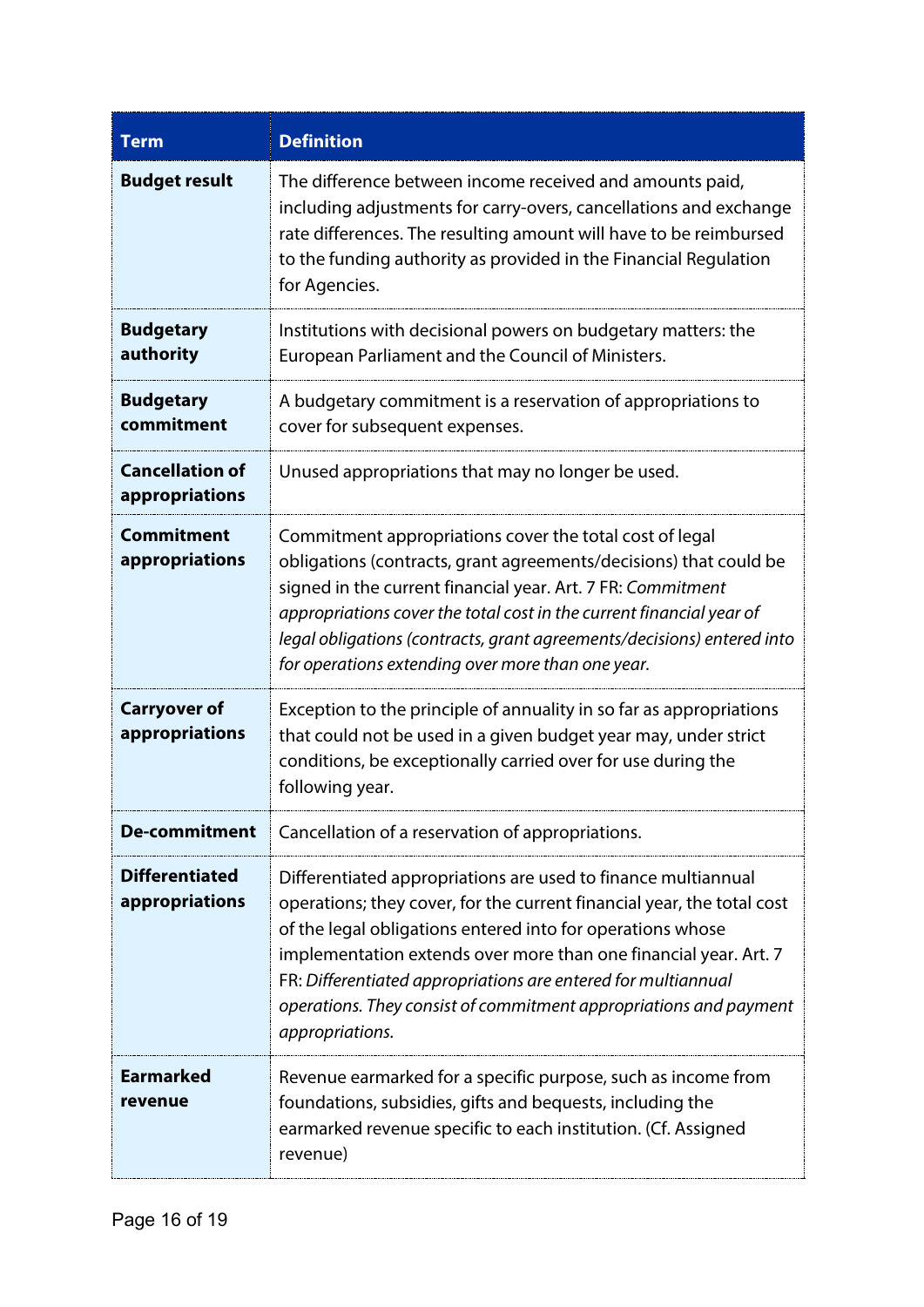| Term                                         | <b>Definition</b>                                                                                                                                                                                                                                                                                                |
|----------------------------------------------|------------------------------------------------------------------------------------------------------------------------------------------------------------------------------------------------------------------------------------------------------------------------------------------------------------------|
| <b>Economic result</b>                       | Impact on the balance sheet of expenditure and revenue based on<br>accrual accounting rules.                                                                                                                                                                                                                     |
| <b>Entitlements</b><br>established           | Entitlements are recovery orders that the European Union must<br>establish for collecting income.                                                                                                                                                                                                                |
| <b>Exchange</b><br>rate difference           | The difference resulting from currency exchange rates applied to<br>the transactions concerning countries outside the euro area, or<br>from the revaluation of assets and liabilities in foreign currency at<br>the closure.                                                                                     |
| <b>Expenditure</b>                           | Term used to describe spending the budget from all types of funds<br>sources.                                                                                                                                                                                                                                    |
| <b>Financial</b><br>regulation (FR)          | Adopted through the ordinary legislative procedure after<br>consulting the European Court of Auditors, this regulation lays<br>down the rules for the establishment and implementation of the<br>general budget of the European Union. (OJ L 193/30.07.2018, p. 1)                                               |
| <b>Funds Source</b>                          | Type of appropriations (e.g.: C1, C2, etc.)                                                                                                                                                                                                                                                                      |
| <b>Grants</b>                                | Direct financial contributions, by way of donation, from the<br>budget in order to finance either an action intended to help<br>achieve an objective part of an EU policy or the functioning of a<br>body which pursues an aim of general European interest or has an<br>objective forming part of an EU policy. |
| <b>Income</b>                                | Cf. Revenue                                                                                                                                                                                                                                                                                                      |
| <b>Implementation</b>                        | Cf. Budget implementation                                                                                                                                                                                                                                                                                        |
| <b>Joint</b><br><b>Undertakings</b><br>(JUs) | A legal EU-body established under the TFEU. The term can be used<br>to describe any collaborative structure proposed for the 'efficient'<br>execution of Union research, technological development and<br>demonstration programmes'.                                                                             |
| <b>Lapsing</b><br>appropriations             | Unused appropriations to be cancelled at the end of the financial<br>year. Lapsing means the cancellation of all or part of the<br>authorisation to make expenditures and/or incur liabilities which is<br>represented by an appropriation.                                                                      |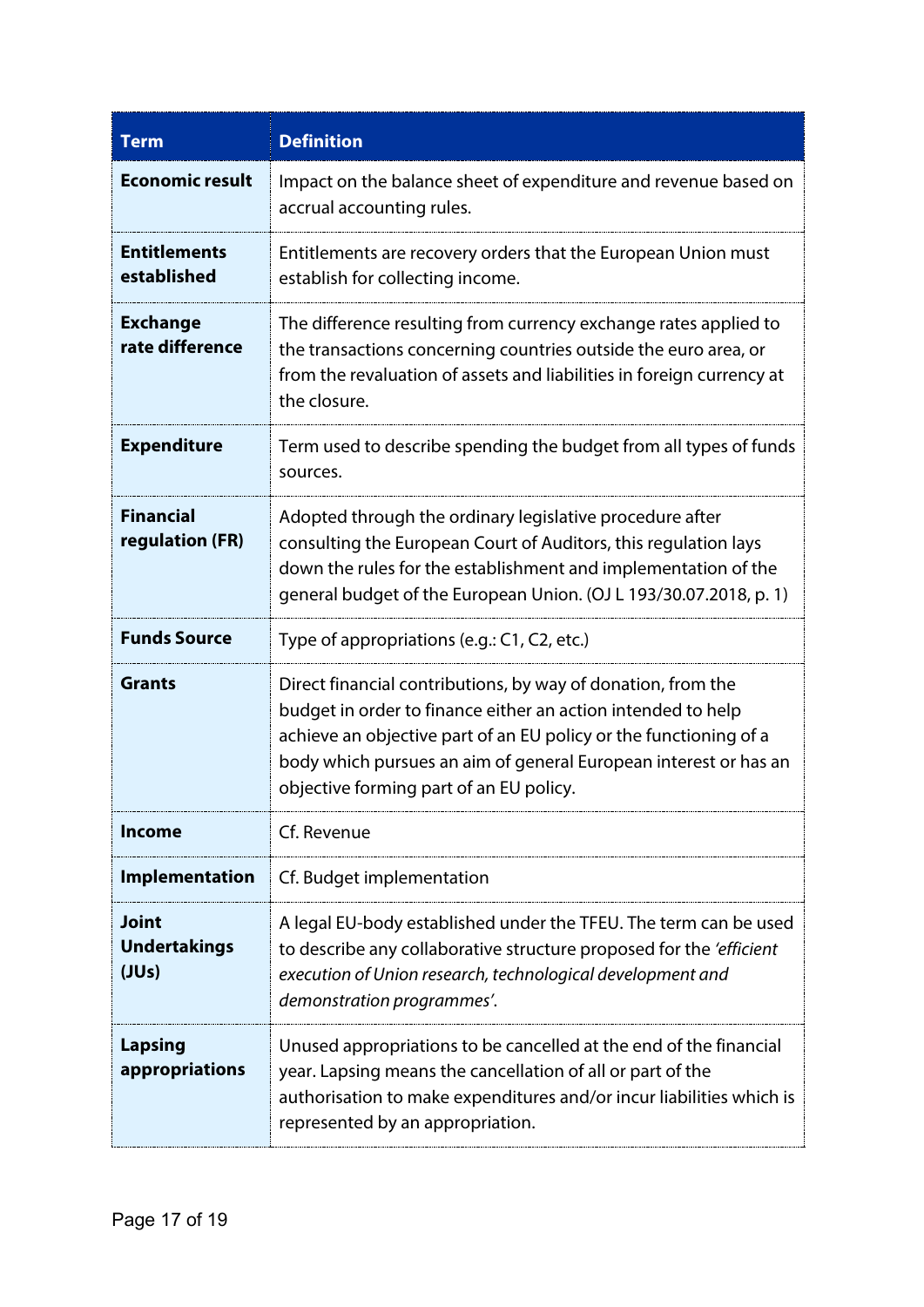| <b>Term</b>                              | <b>Definition</b>                                                                                                                                                                                                                                                                                                                                                                                                |
|------------------------------------------|------------------------------------------------------------------------------------------------------------------------------------------------------------------------------------------------------------------------------------------------------------------------------------------------------------------------------------------------------------------------------------------------------------------|
| <b>Legal base (basic</b><br>act)         | The legal base or basis is, as a general rule, a law based on an<br>article in the Treaty giving competence to the Community for a<br>specific policy area and setting out the conditions for fulfilling that<br>competence including budget implementation. Certain Treaty<br>articles authorise the Commission to undertake certain actions,<br>which imply spending, without there being a further legal act. |
| <b>Legal</b><br>commitment               | A legal commitment establishes a legal obligation towards third<br>parties.                                                                                                                                                                                                                                                                                                                                      |
| Non-<br>differentiated<br>appropriations | Non-differentiated appropriations are for operations of an annual<br>nature. (Art. 9 FR). In the EU Budget, non-differentiated<br>appropriations apply to administrative expenditure, for<br>agricultural market support and direct payments.                                                                                                                                                                    |
| <b>Operational</b><br>appropriations     | Operational appropriations finance the different policies, mainly in<br>the form of grants or procurement.                                                                                                                                                                                                                                                                                                       |
| <b>Outstanding</b><br>commitment         | Legal commitments having not fully given rise to liquidation by<br>payments. Cf. RAL.                                                                                                                                                                                                                                                                                                                            |
| <b>Outturn</b>                           | Cf. Budget result                                                                                                                                                                                                                                                                                                                                                                                                |
| <b>Payment</b>                           | A payment is a cash disbursement to honour legal obligations.                                                                                                                                                                                                                                                                                                                                                    |
| <b>Payment</b><br>appropriations         | Payment appropriations cover expenditure due in the current<br>year, arising from legal commitments entered in the current year<br>and/or earlier years (Art. 7 FR).                                                                                                                                                                                                                                             |
| <b>RAL</b>                               | Sum of outstanding commitments. Outstanding commitments (or<br>RAL, from the French 'reste à liquider') are defined as the amount of<br>appropriations commitments that have not yet been paid. They<br>stem directly from the existence of multiannual programmes and<br>the dissociation between commitment and payment<br>appropriations. (Cf. Outstanding commitments).                                      |
| <b>Recovery</b>                          | The recovery order is the procedure by which the Authorising<br>Officer (AO) registers an entitlement by the Commission in order<br>to retrieve the amount which is due. The entitlement is the right<br>that the Commission has to claim the sum which is due by a<br>debtor, usually a beneficiary.                                                                                                            |